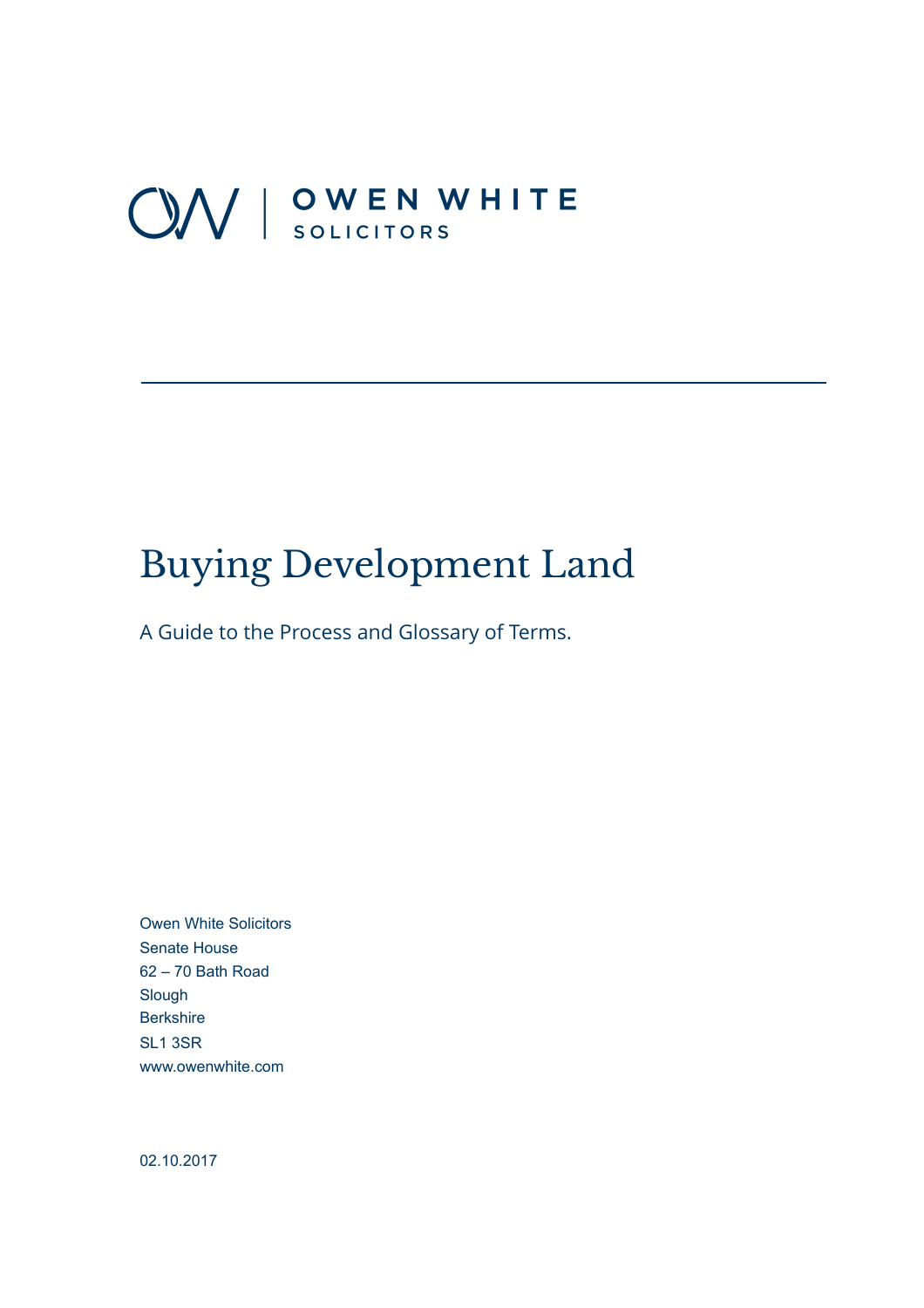# **Contents**

| <b>Topic</b>                                    | Page      |
|-------------------------------------------------|-----------|
| <b>Conveyancing Process and Use of Searches</b> | 1         |
| <b>Investigation of Title</b>                   | $1 - 3$   |
| <b>Searches</b>                                 | $3 - 8$   |
| Contract                                        | $7 - 9$   |
| Completion                                      | $9 - 10$  |
| <b>Glossary of Terms</b>                        | $11 - 29$ |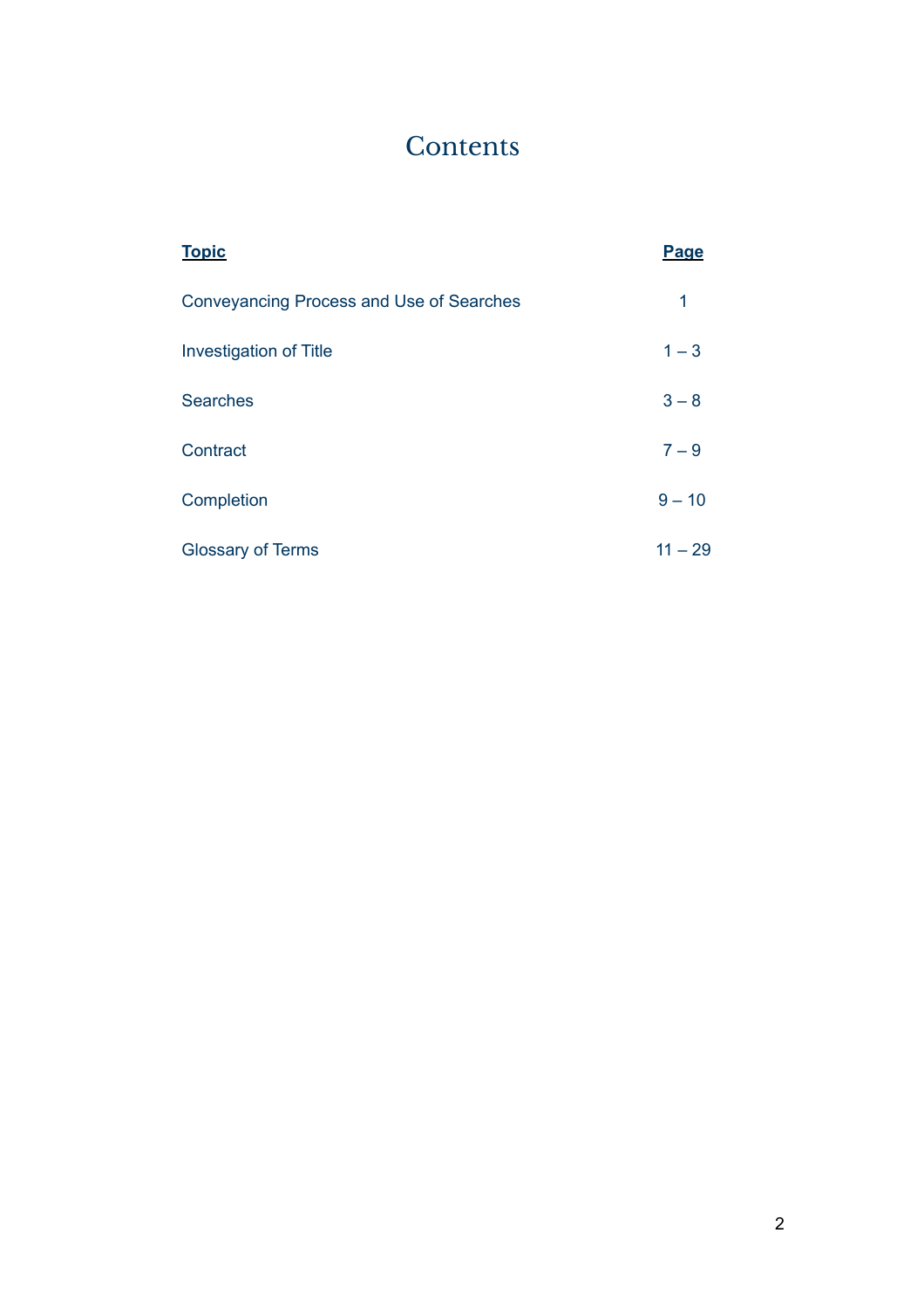## Conveyancing process and use of searches

#### **Summary of a Transaction**

- 1. The seller and the purchaser agree heads of terms
- 2. The title to the land is investigated
- 3. Searches are carried out and enquiries are made.
- 4. The contract and associated documents are drafted and agreed
- 5. Contracts are exchanged
- 6. Completion of the sale and purchase takes place

#### **1. Investigation of Title**

 This is the starting point for most transactions, once you have had an offer accepted on the property.

 Essentially we check that the seller is entitled to sell the land, that there are no factors that will prevent you from being registered as the owner of the land or from accessing, building on and then selling it.

Two types of land exist: registered and unregistered.

#### *Registered land*

 Registered land is land the details of which are held on the Land Registry's database. This means that details of the ownership of the land and details of certain rights or restrictions affecting the land are listed in a document known as the "register", under a unique "title number".

 We can look at the register relating to a particular title number in order to check who owns the piece of land and what rights/restrictions affect that land.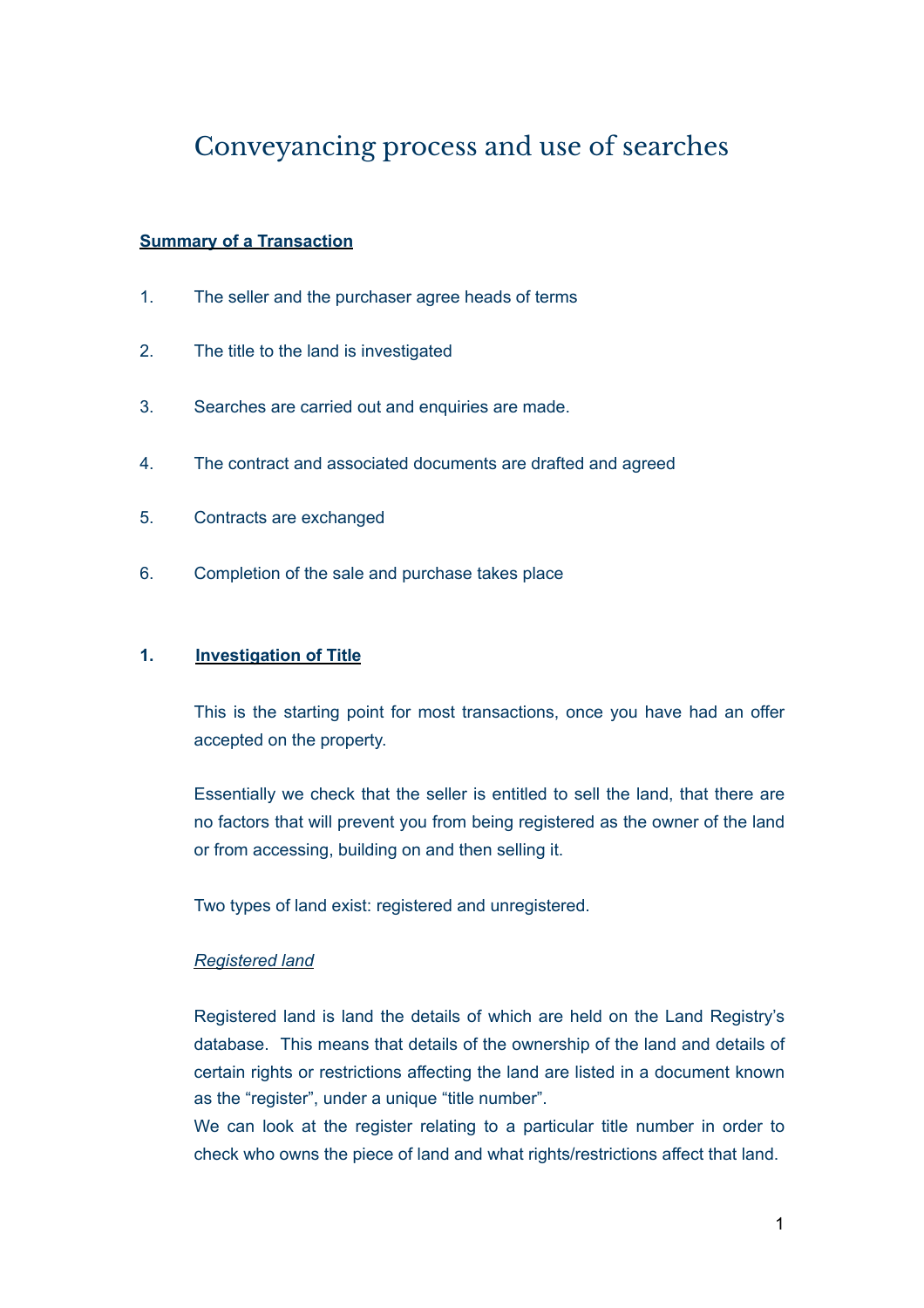Generally, when you instruct us on a purchase you provide a plan showing the full extent of the land you wish to buy. We then carry out a search of the Index Map, which involves the Land Registry checking the plan against their records. If the land is registered they provide a title number from which we can obtain "official copies" of the register.

 We would then check through the official copies to see if there is anything that affects the title to the land. Examples of common "entries" on the register are:

- Easements such as rights of way or rights to light
- Restrictive covenants such as a prohibition on building on the land
- Charges such as a mortgage in favour of a bank to secure the payment of a loan

When we look at the register we check for anything that may adversely affect your use of the land.

For example, if there is a restrictive covenant preventing flats being built on the land, this could significantly affect your use of the land.

If the register reveals easements or restrictions that may affect your use we will consider whether there are ways of preventing them from being a problem.

In some cases it may be possible to obtain a release or consent from the person benefiting from the restrictive covenant or easement. Usually, they will want to be paid for the release. The amount will vary depending on the age and terms of the restrictive covenant or easement and the value of your development.

In some circumstances it may be possible to obtain insurance against the risk of someone enforcing a restrictive covenant or easement.

It may also be possible to make an application to the Lands Tribunal for a restrictive covenant to be discharged or modified if it is considered that the covenant is no longer applicable (if it is very old and appears to serve no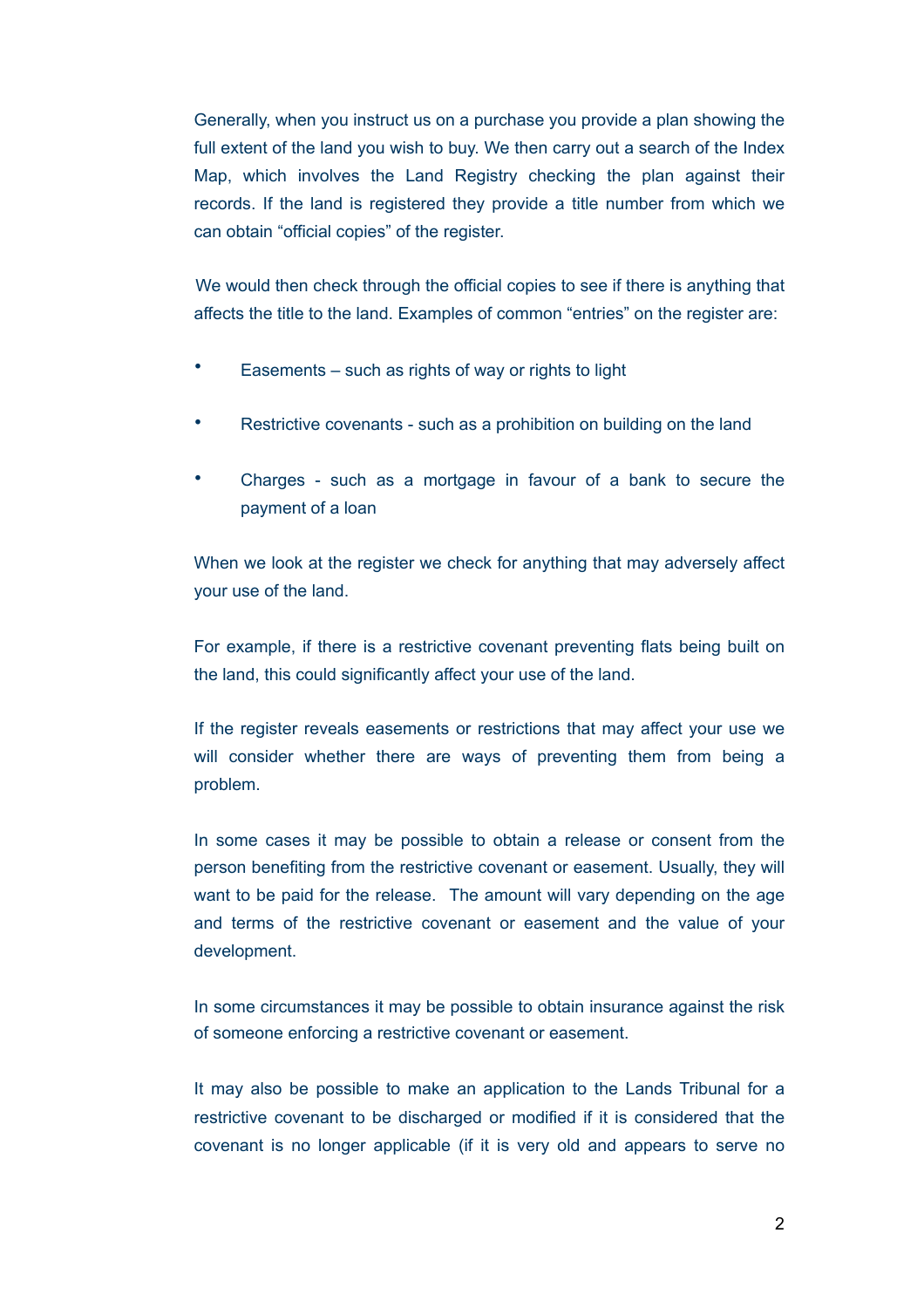purpose, for example). However, the process can be extremely time consuming and expensive and there is no guarantee of success.

#### *Unregistered Land*

Where land has not yet been registered at the Land Registry, it is necessary to look through all of the title documents that prove that the seller owns the property and reveal any rights and restrictions and to carry out a Land Charges search.

These documents and old conveyances are known as "the deeds". It is necessary to check through all the deeds relating to a piece of unregistered land, as they are not neatly summarised on a register as with registered land.

With unregistered land there is no search that we can do to ascertain ownership of the land.

#### **2. Searches**

The title register does not show things such as planning permissions or nearby road schemes, which might affect a decision whether to buy.

We, therefore, carry out various other searches.

#### *Local Search*

The "local search" is actually two separate searches; the Local Land Charges search and the Enquiries of the Local Authority.

#### *Local Land Charges search*

This is a search of the registers maintained by the Local Authority. A search of these registers will reveal things such as:

• planning permissions that have been granted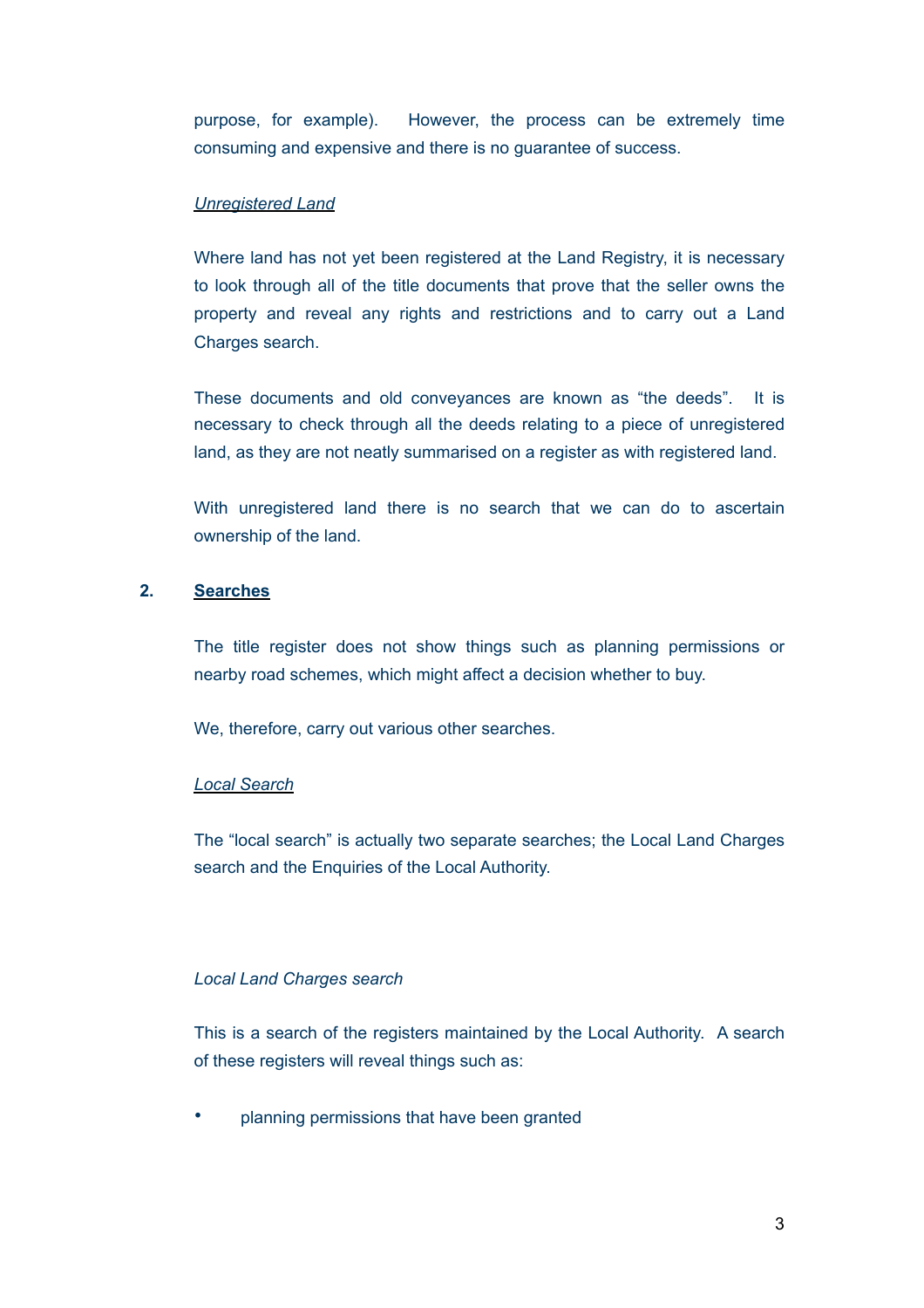- Section 106 Agreements (i.e. agreements which impose obligations on the owner of the land to do certain things or make certain payments in the event that they implement a planning permission)
- Tree Preservation Orders (preventing certain trees being cut down or trimmed)
- Smoke Control Orders (restricting the use of non-smokeless fuel)
- Conservation areas.
- Financial charges (e.g. money owed to the Council in respect of work they have carried out)
- Restrictions on permitted development

#### *Enquiries of Local Authority (CON29)*

In addition to the information that the Local Authority is required to keep on a register, there is further information which is not revealed by the Local Land Charges search, but is just as important.

The type of things revealed by this part of the search are:

- Whether the roads serving the property are public highway
- Roads and railways proposed within 200m of the property
- Planning applications that have been made (not just those which are granted)
- Proposed tree preservation orders
- Proposed compulsory purchase orders
- Whether any notices have been served in respect of remedying contamination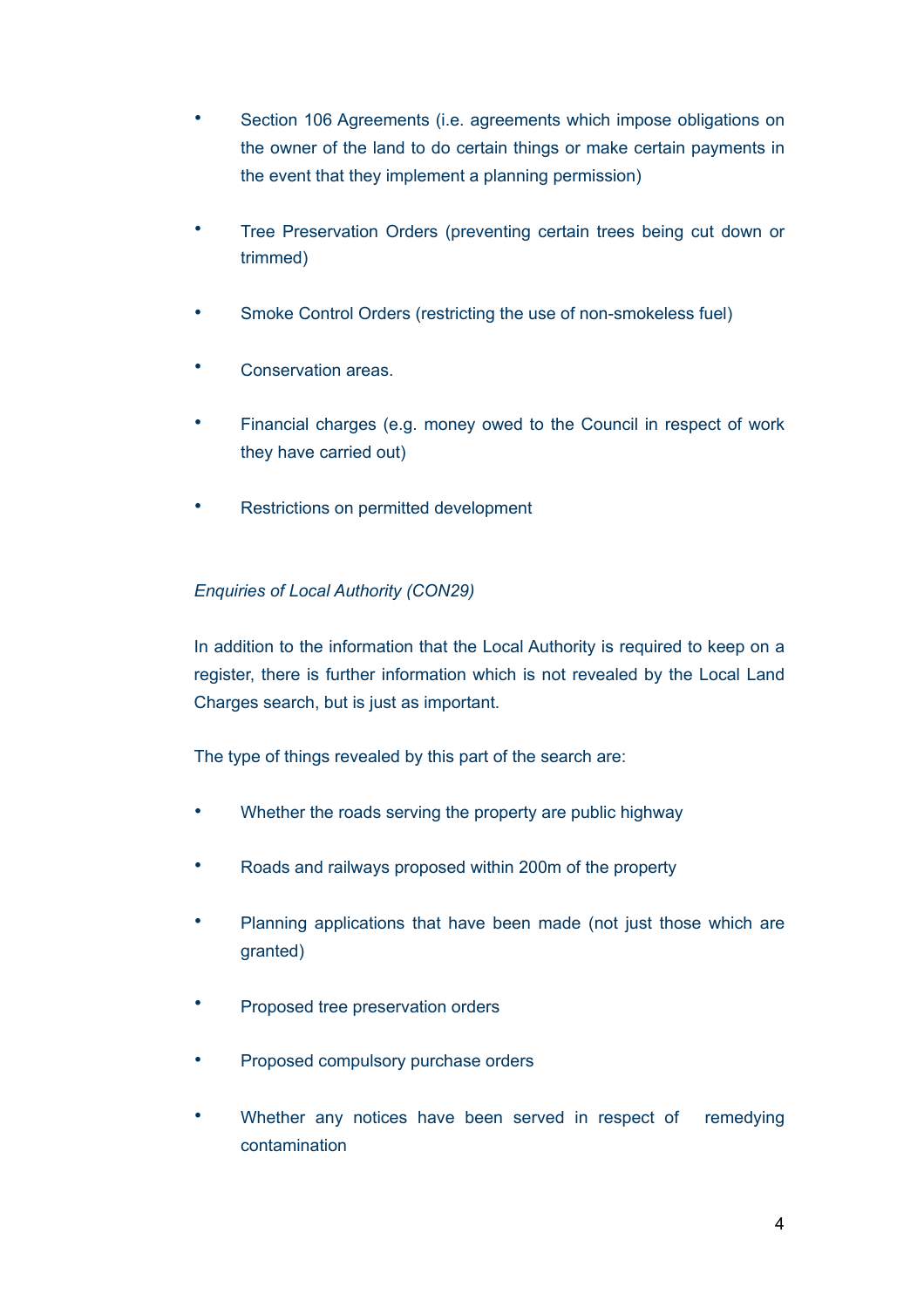- Proposed road schemes (such as pedestrianisation, one way streets etc)
- If the property (or part) is registered as common land or a village green. We also submit an enquiry to ascertain whether any applications have been made to register the property as common land or a village green.

#### *Part 2 Optional Enquiries*

These are enquiries that are not all applicable to every transaction. Generally speaking, we would use this section to find out

- if there are any road proposals by private bodies
- if there is any record of hazardous substances being stored at the property
- if any notices have been served in relation to environmental matters and pollution.

#### *Highways Search*

This search is to check, by use of a plan, whether or not the property abuts the public highway.

The public have rights of way over roads that are public highway and can, therefore, use such land to access their property.

There may be a gap between the designated public highway and the property. This could mean that there is no right to access the property from the highway as it is necessary to cross someone else's land. Often the only way around this would be to pay the owner of the strip of land for a right of way (if they are prepared to grant such a right – they do not have to). Such gaps between the highway and the property are often called "ransom strips".

It is obviously essential to check that you will have all the necessary rights to actually gain access and run service media to the property otherwise the property will be land-locked.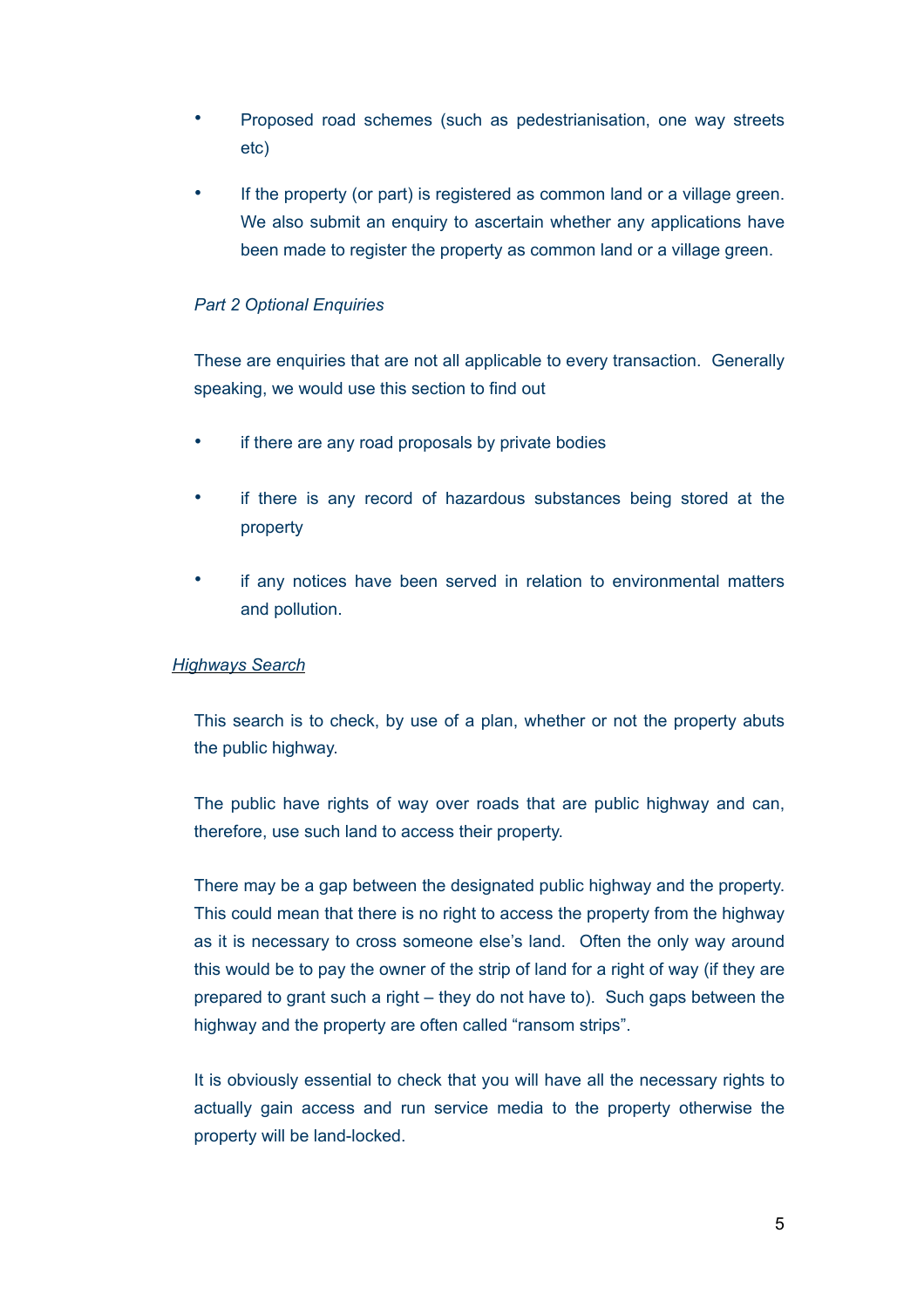The highways search will also reveal information on whether a particular highway is maintainable at public expense or privately maintained.

If a highway is privately maintained and you have a right to use it you may be liable to contribute towards the cost of repair. We would have to carry out further enquiries to see who was responsible for maintaining the road.

#### *Chancel Repair Search*

Properties falling in certain parishes may be liable to contribute towards the cost of repairing the chancel of the parish church. These costs can be very substantial and we, therefore, carry out a search to determine whether there is any possibility of such liability.

It is generally possible to arrange insurance for a few hundred pounds, should there be potential liability.

#### *Pre-Contract Enquiries of the Seller*

These are enquiries made of the seller, generally relating more to the physical aspects of the property such as:

- The responsibility to maintain boundary fences
- Whether anyone else has any rights over the property
- Whether anyone else uses the property
- What services (ie water, gas, electricity) are connected to the property
- Whether there have been any disputes in respect of the property

We can also raise any issues that have arisen from our inspection of the title register and the Local Search. For example, if the title reveals a right of way over the property, we can ask the seller whether it has ever been used.

The enquiries of the seller may also reveal whether there are any unregistered rights. In certain circumstances people can have valid rights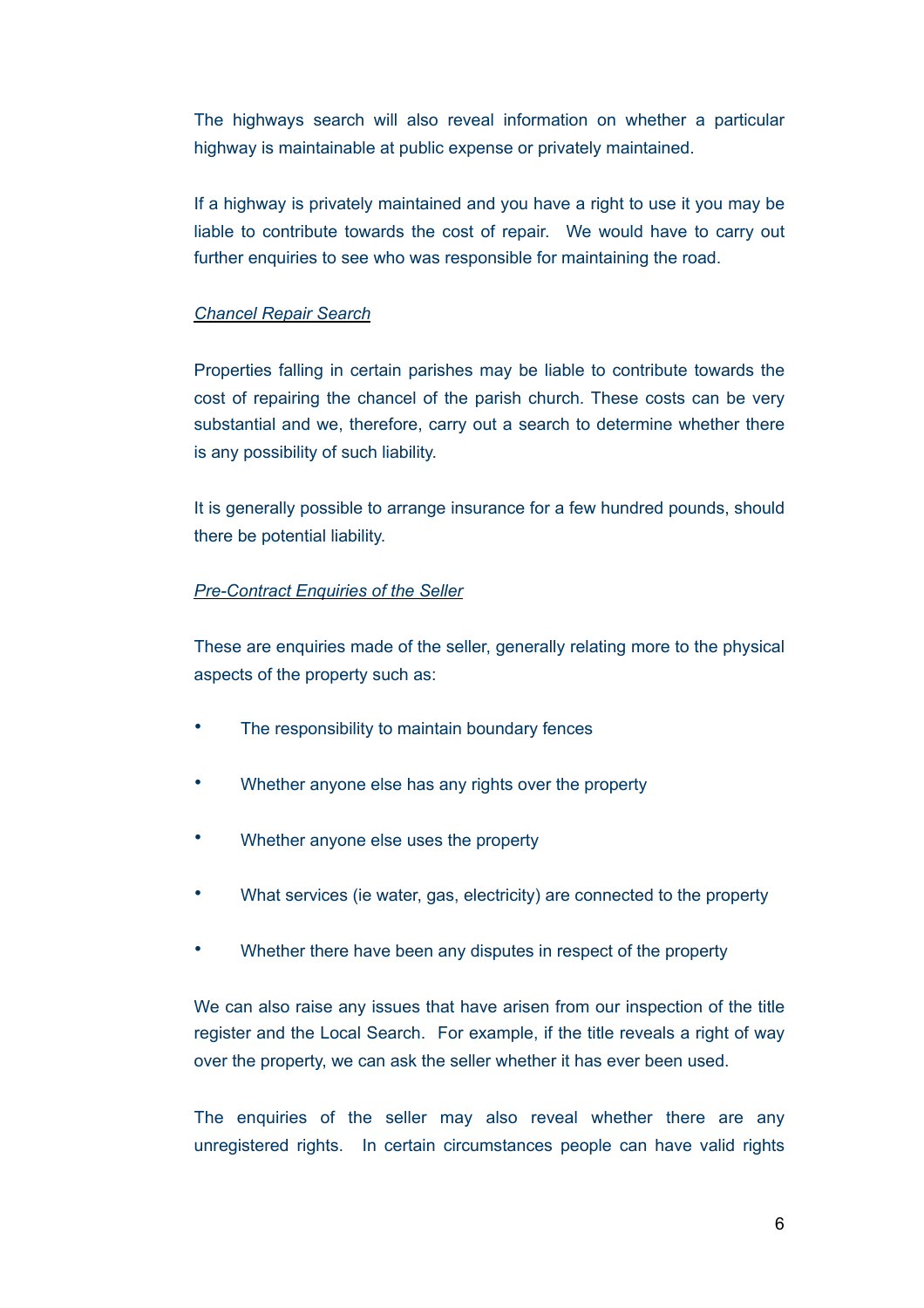over land even though there is no formal agreement and no record on any register.

For example, if someone has, without express permission walked across a piece of land on a regular basis for over 20 years, they may have acquired the right to do so. Obviously, if someone has a right to walk across a piece of land, it would not be possible to build on that land.

This right of way would not be revealed by any searches and so it is important to obtain confirmation from the seller that nobody uses the land in a way which might give them rights over it.

#### *Other searches*

There are a number of other searches available, such as a search of the information held by the drainage and water authority and environmental searches.

These tend to be technical searches and our clients will often employ specialist consultants in respect of such matters. Such consultants carry out more detailed investigations and inspections to determine such things as the location of any sewers, gas pipes, electricity cables, the existence of wayleave agreements or any contamination of the land.

We can, however, order these utilities searches if required.

#### **3. The Contract**

The contract is the document that sets out the terms of the purchase. It becomes legally binding on "exchange". The term "exchange of contracts" refers to the process whereby each party's solicitors holds his or her client's signed contract and the two solicitors agree to date the contract and physically exchange these contracts by sending their respective parts to the other side. The contract becomes binding when it is dated.

Usually, you would be required to pay a percentage of the price as a deposit on exchange to act as an incentive not to renege on the deal.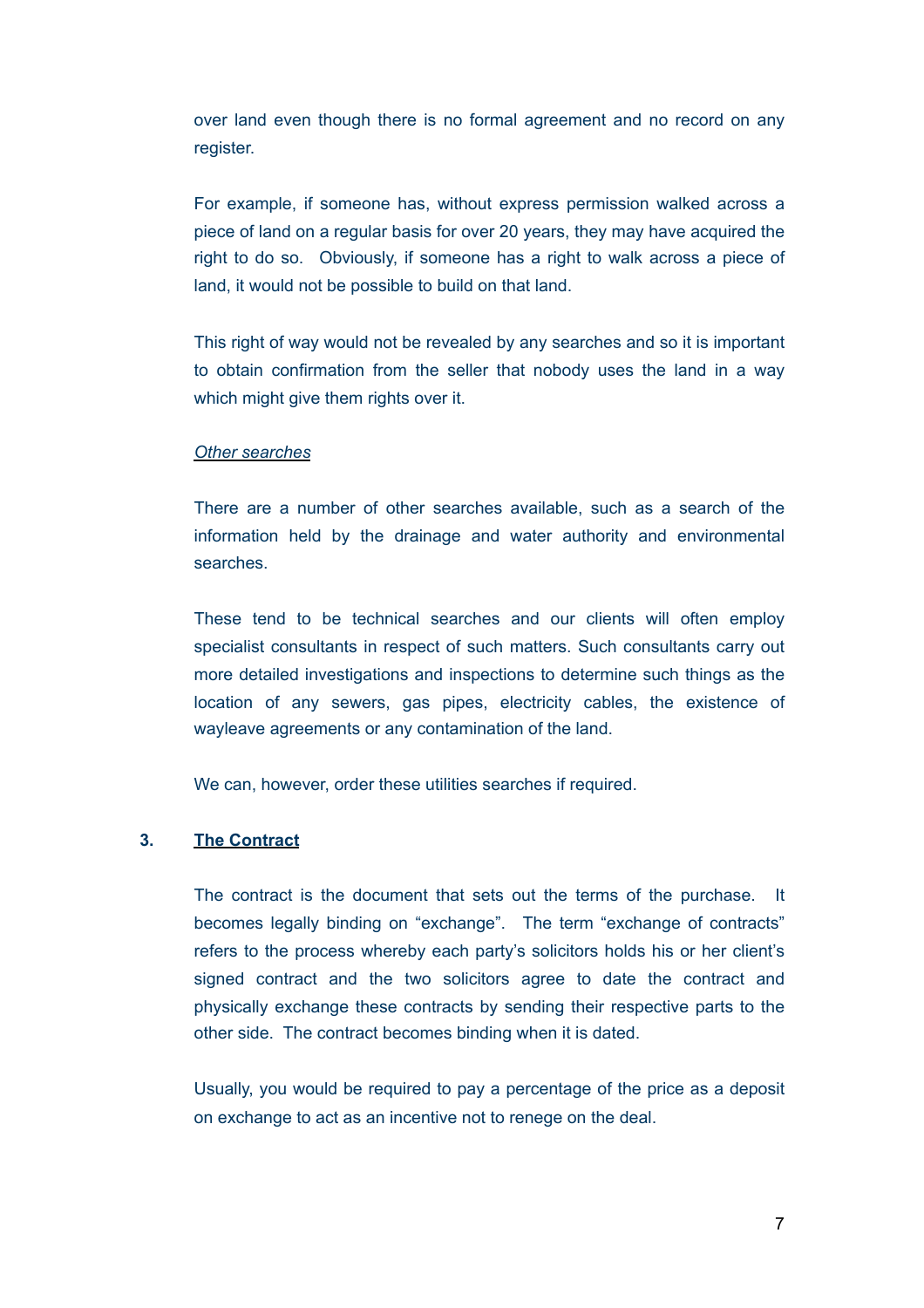You should not exchange contracts until we have completed our investigation of title as detailed above and you are happy with any issues revealed by our investigation.

The contract is unique to each deal, but the following are matters to consider:

#### *Conditions*

Is your obligation to buy conditional on something else happening? For example, the purchase may be conditional on planning permission being granted.

#### *Overage*

Will there be any further payments in addition to the purchase price?

For example, you may have to pay  $£10,000,000$  for the land but have an obligation to pay additional sums if you manage to get planning permission for a bigger development than expected or if your sales revenue exceeds a given sum.

These payments are often referred to as "overage" *VAT* 

Is VAT payable on the price?

As a general rule VAT is not payable on land; however, a seller can elect to charge VAT in some cases. This would obviously increase the purchase price. VAT is generally recoverable by developers. This is not always the case though and so there may be irrecoverable VAT.

It also has a wider implication as Stamp Duty Land Tax (SDLT) is payable on the VAT *inclusive* price.

#### *Security for Deferred Payments*

It may be possible to negotiate payment of part of the price on completion (when you become owner of the land) and the balance on a later date or dates.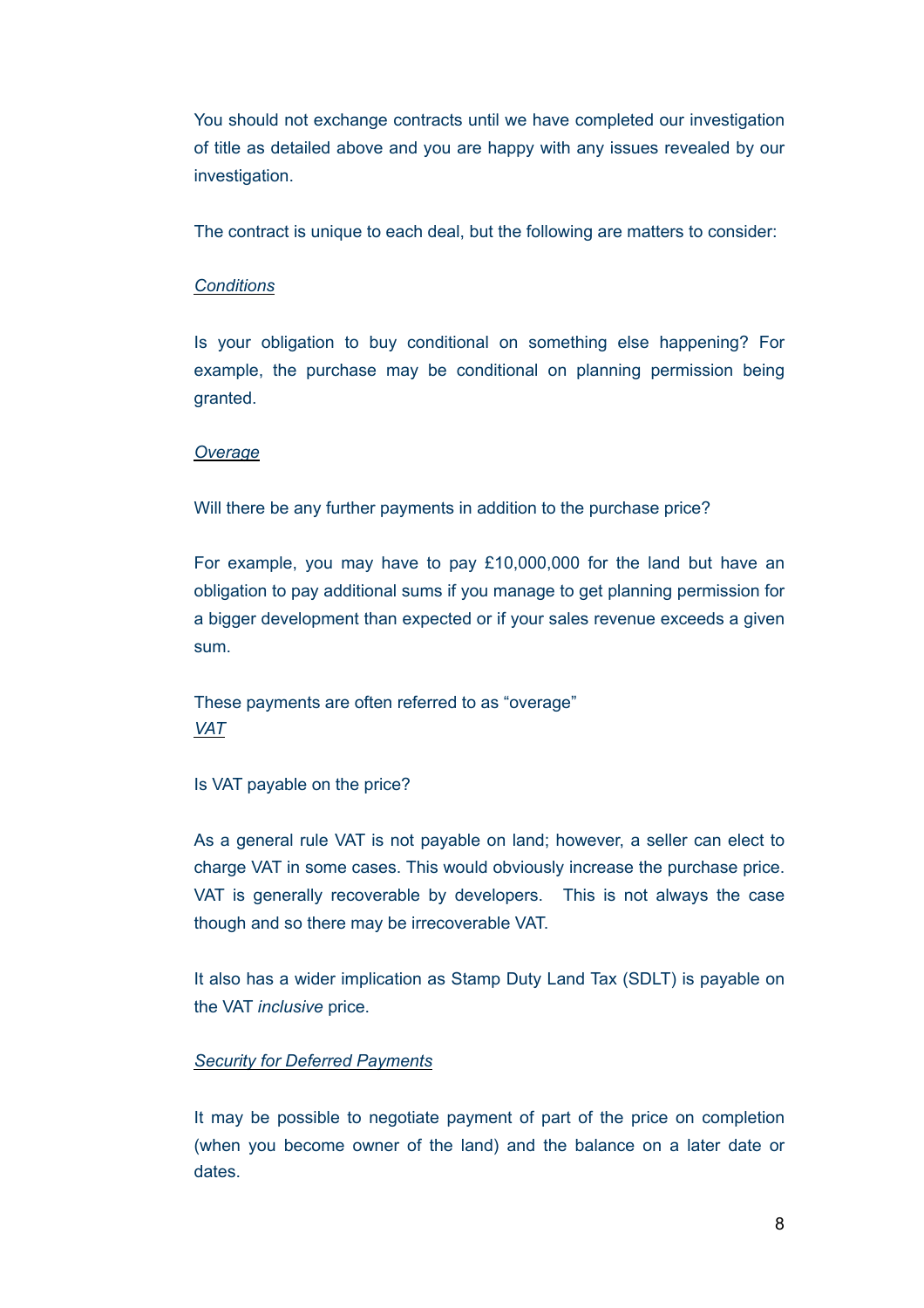Where this is the case (and often in cases where you have an obligation to pay overage) the seller will almost certainly require some security for the outstanding sums to ensure that it will receive its money even if you default or become insolvent.

Some common forms of security are:

- A legal charge over the property. This means that the seller retains an element of control after you complete. This will almost always prevent you charging the land to a funder. It could also affect your ability to sell units.
- A bank bond. Whilst these are quite neat and do not affect the land they are relatively expensive.
- A parent company guarantee (PCG) if the purchaser's parent company has enough assets.

A "parent" company is a company that owns the purchasing company.

• A restriction on the title preventing you selling more than a given number of units until the sums are paid.

Once you are happy with the results of our investigation of title and have agreed the terms on which you will buy the land, contracts will be formally exchanged and both parties will be legally bound.

#### **4. Completion**

Shortly before completion we will carry out a further search at the Land Registry to ensure that there have been no applications to register anything on the title which was not apparent from our original investigation. This search, known as a "priority search" then provides a 30 day period of protection in which nobody else can register anything against the title. This gives us time to register your purchase, safe in the knowledge that nothing else can be registered in the meantime.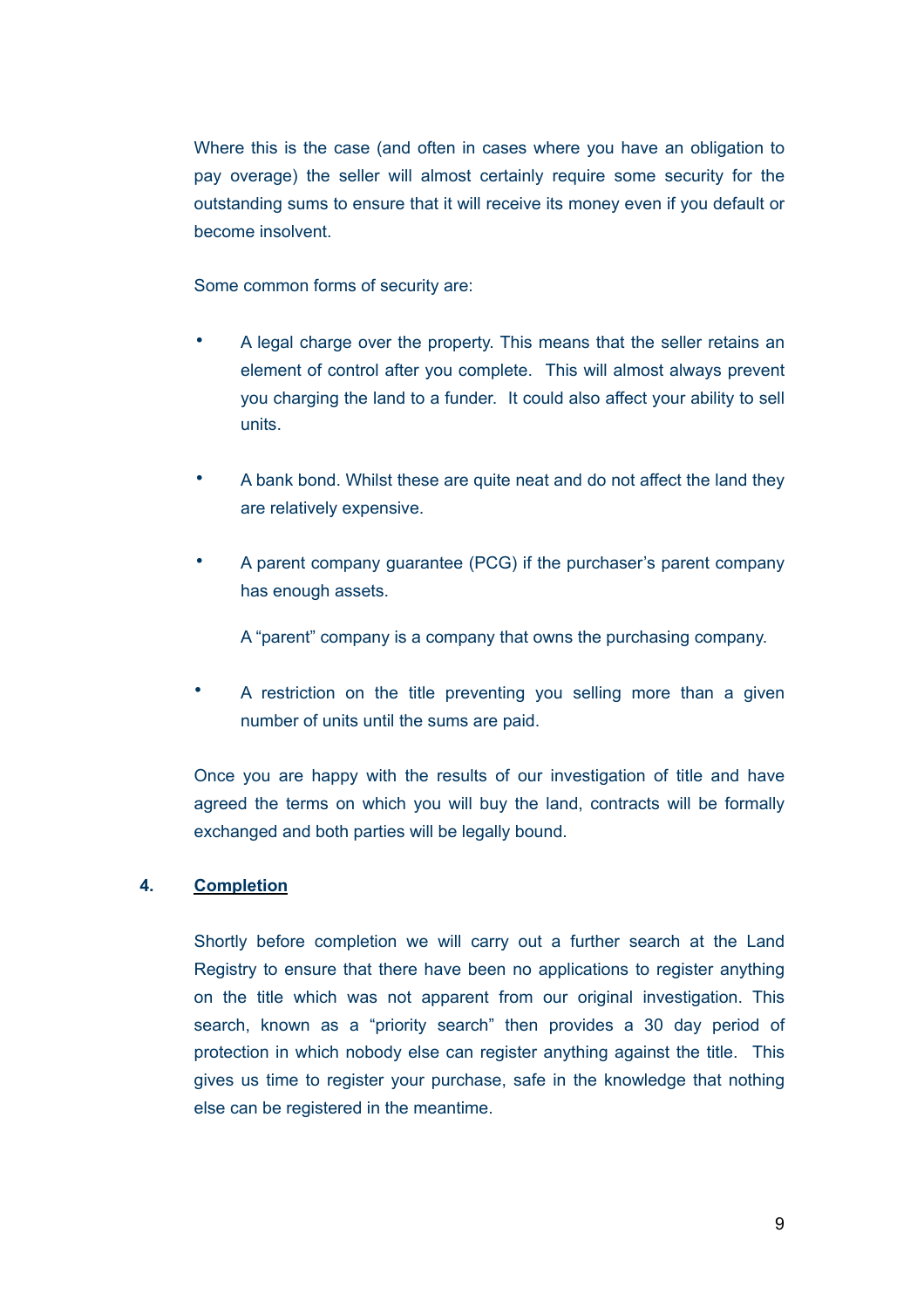On the completion date set out in the contract you will be required to pay the balance of the purchase price (or part of the price if applicable). A transfer deed will be signed and dated on completion.

Following completion you must submit a Land Transaction Return to HMRC and pay the SDLT due within 30 days. Once we have received the SDLT certificate from HMRC, we will then make an application to the Land Registry to update the register and record you as the owner.

> **OWEN WHITE October 2017**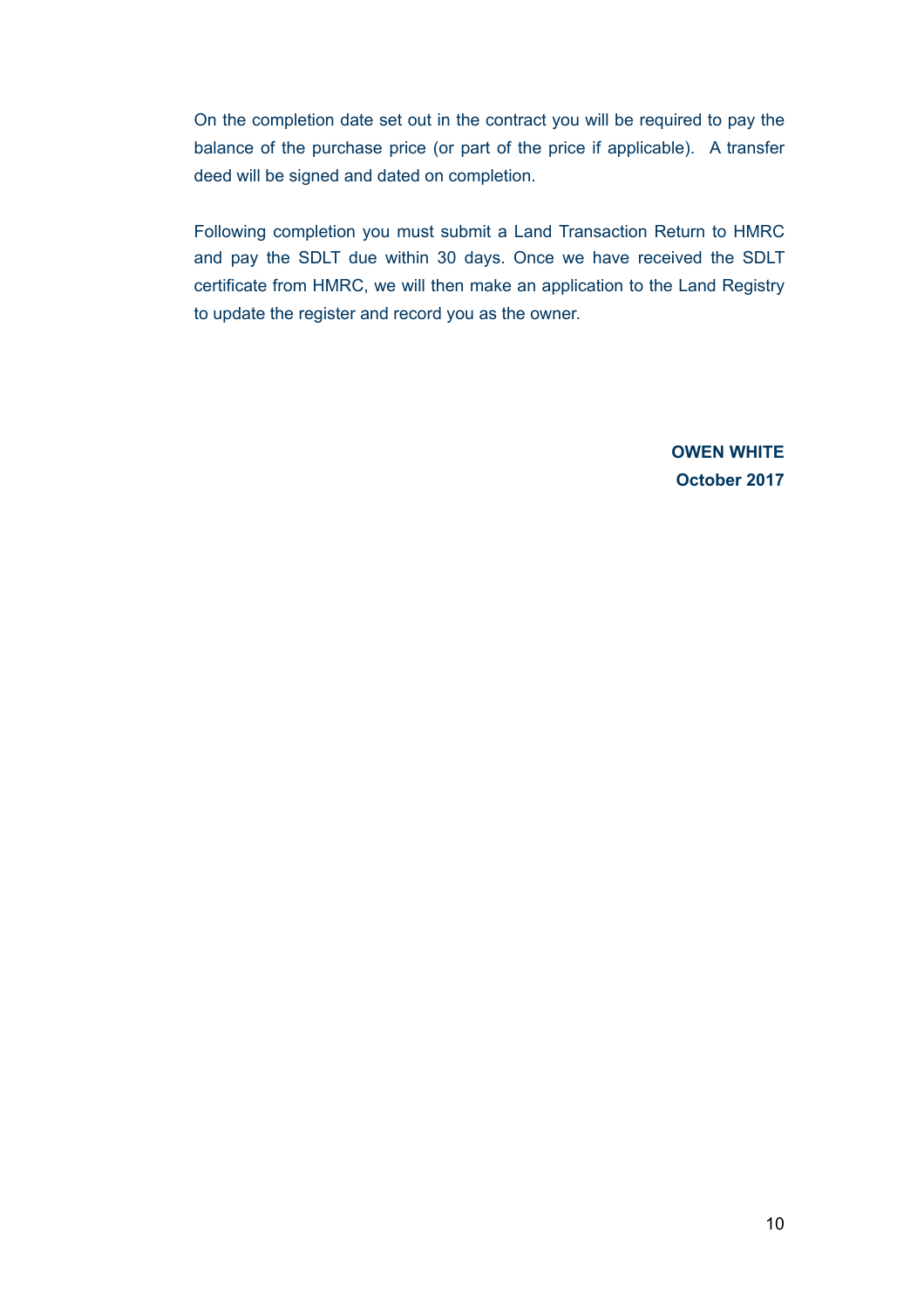### Glossary of terms

1954 Act: The Landlord and Tenant Act 1954. This gives commercial tenants a right to renew their lease when it expires, unless the parties agree otherwise. Adverse Possession: Adverse possession arises when a person is

able to obtain an interest in land by occupying that land to the exclusion of the legal owner. Adverse possession of registered land is governed by the Land Registration Act 2002. Under this Act, if a person takes possession of land, even by committing a trespass, then after 10 years, they will be entitled to apply to be registered as owner of the land. On such an application being made, the registered owner will be notified and given the opportunity to oppose the application. If the application is not opposed, the squatter will be registered as owner in place of the registered proprietor of the land. Adverse possession of unregistered land is governed by the Limitation Act 1980. After 12 years a squatter may claim possessory title. The land owner's ability to oppose the application is far more limited than with registered land.

Agent – deposit: Where a deposit is paid to the seller's solicitors as 'agent' the solicitor is permitted to transfer the deposit to the seller upon receipt (as opposed to 'stakeholder' where it is held by the solicitors until completion).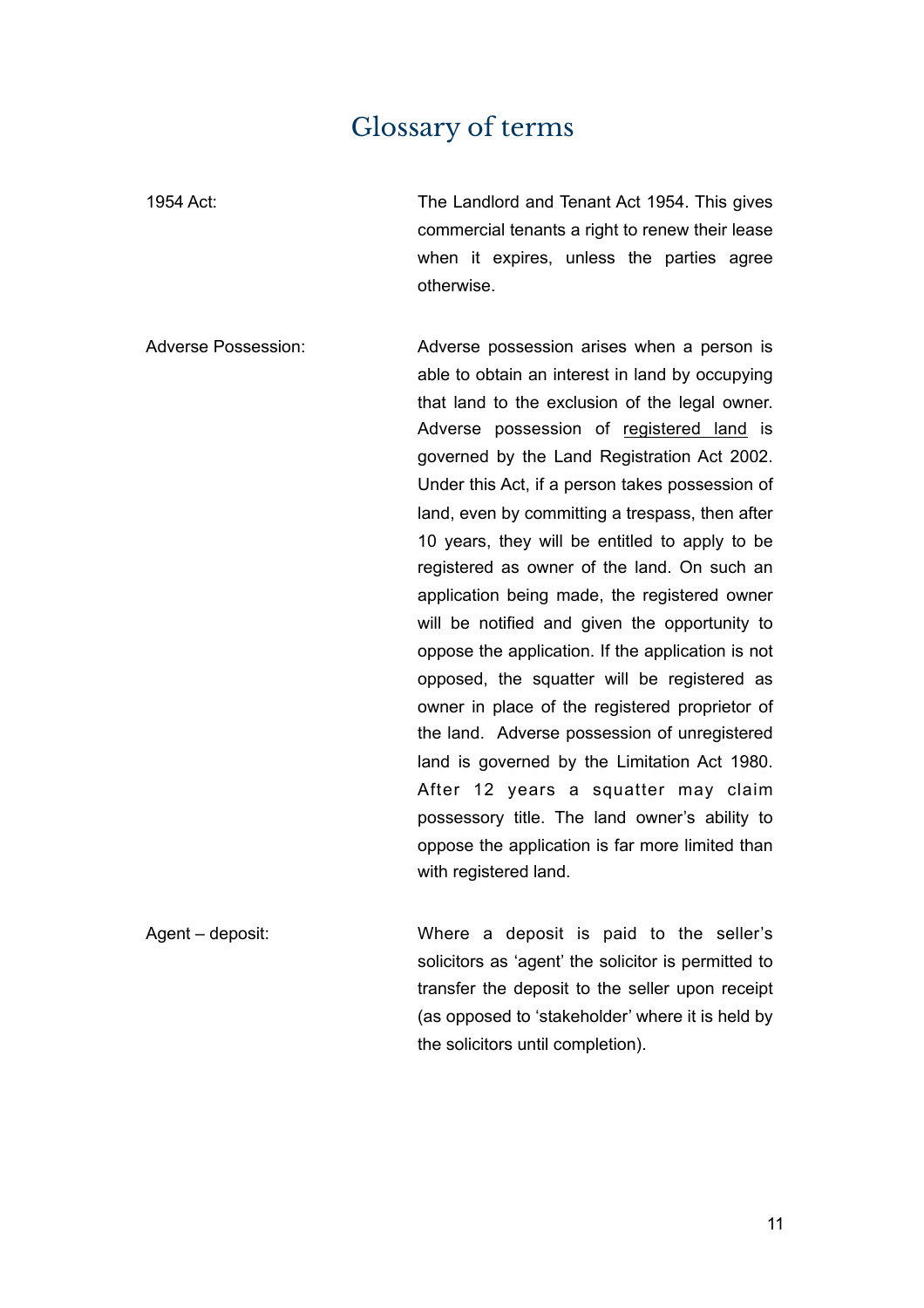Appropriation (for planning purposes): Easements and other rights can be overridden where a local authority has carried out an ad ministrative procedure known as "appropriating for planning purposes," to enable building or other works to be erected or carried out or maintained on that land. The easement might, for example, permit access over the site that is to be developed from neighbouring land or the land to be developed could be subject to a restrictive covenant that prevents the land from being used for a certain purpose. Appropriation stops these easements or rights from preventing development (although compensation must be paid to the person losing the benefit of the rights/ covenants). Arbitration: A method of resolving disputes between

parties. An arbitrator is appointed by the parties to make a binding decision from which there are very limited grounds of appeal. Arbitration may be either ad hoc (where the parties determine whatever rules they may consider appropriate for the arbitration) or administered (where the arbitration is conducted under the auspices of one of the arbitral organisations, such as the London Court of International Arbitration (LCIA) or the International Chamber of Commerce. Arbitrators consider the parties' arguments and try to determine a compromise position.

Asset of Community Value: Land or property benefitting the local community that is registered on a register maintained by the Council. Land that has been registered includes pubs, allotments and sports fields. Registration as an ACV results in there being restrictions on disposal.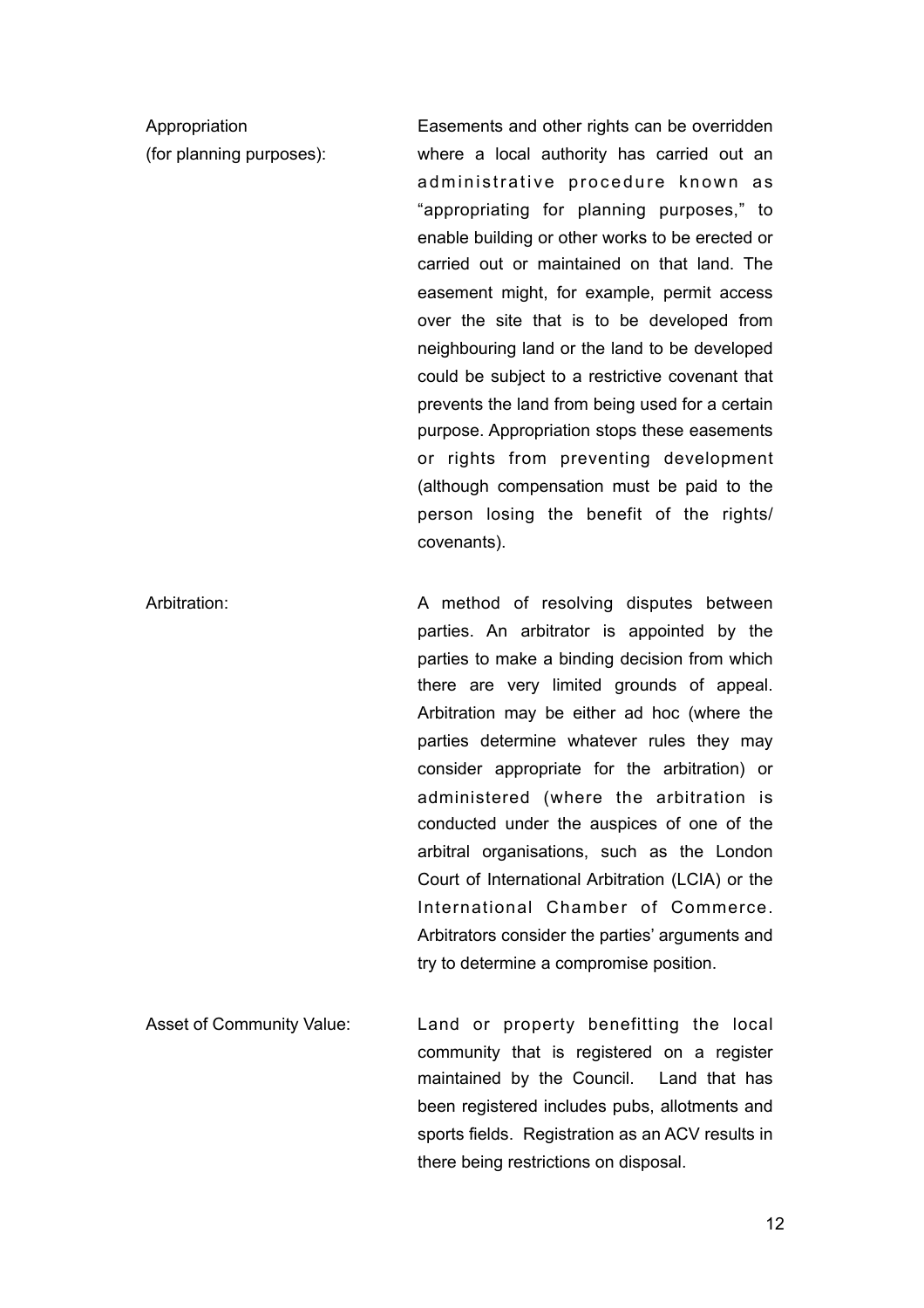Bona Fide: In good faith, honestly, without fraud or deceit.

Bond: Document by virtue of which the issuer (usually a bank or similar) promises to pay the holder a certain amount on future dates or in certain circumstances.

Caveat Emptor: Latin for "let the buyer beware". The basic premise that the purchaser buys at its own risk and, therefore, should examine and test a product or property itself for defects and imperfections.

Central Land Charge: Something affecting the title to unregistered land. There are six classes of central land charge that must be recorded on the Central Land Charges Register, which is kept by the Land Charges Department. These are: land charges imposed by statute pursuant to an application (Class A); land charges imposed automatically by statute (Class B); puisne mortgages, limited owners charge, general equitable charges and estate contracts (Class C); Inland Revenue charges, restrictive covenants and equitable easements (Class D); annuities (Class E) and Matrimonial Homes Act 1967 & 1983 protection (Class F).

Central Land Charge Register: One of the five registers kept by the Land Charges Department. The Central Land Charges Register is comprised of the six classes of land charge set out above.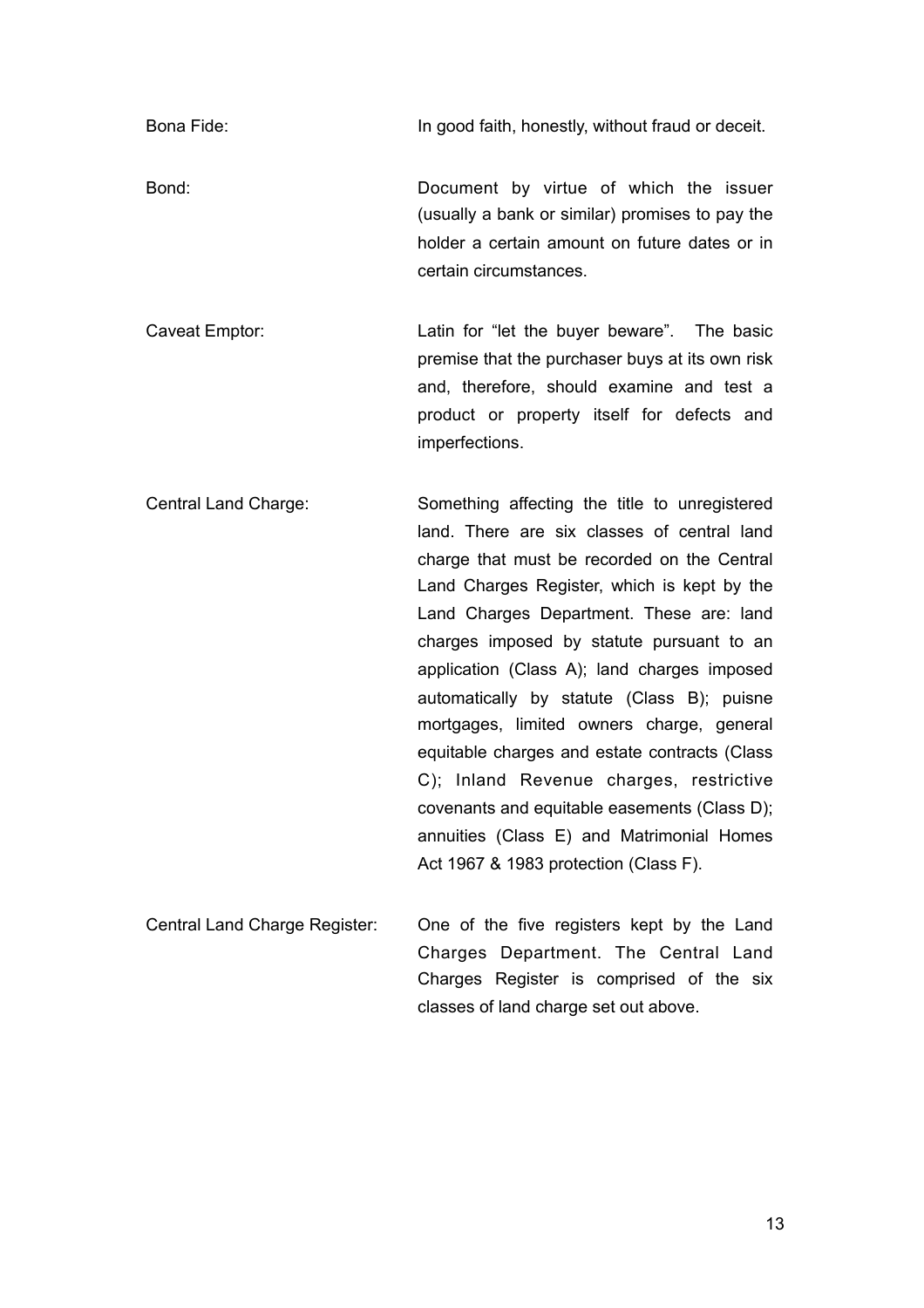- Chancel Search: A search designed to reveal whether a property you are proposing to buy may be affected by a potential obligation to contribute to the cost of the upkeep of the chancel of the local Parish Church. Potentially any property located within the boundaries of a Parish where such a liability exists could be caught.
- Charge/Mortgage: A document in which the owner pledges its title to property to a lender as security. The lender can take possession of and/or sell the property if the owner does not meet the terms of the contract. A charge is usually registered against the property at the Land Registry (and is protected by a restriction) and against the company that granted the charge at Companies House.
- **Community** Infrastructure Levy (CIL): The CIL regime results from the Planning Act 2008 and the CIL Regulations 2010 and requires payments to be made by a developer to the local authority in which a proposed development site stands. Calculation of the contribution will operate on a tariff system depending on the type of development (residential, commercial or mixed use), its scale and the amount of floor space to be demolished and retained. The contribution is to be calculated when planning permission is granted. Not all local authorities currently use the CIL as it is being phased in. Further [information can be found at http://](http://www.planningportal.gov.uk) www.planningportal.gov.uk
- Condition Precedent: A condition in a contract which provides that the agreement or certain parts of the agreement will only become binding on the parties if certain conditions are met.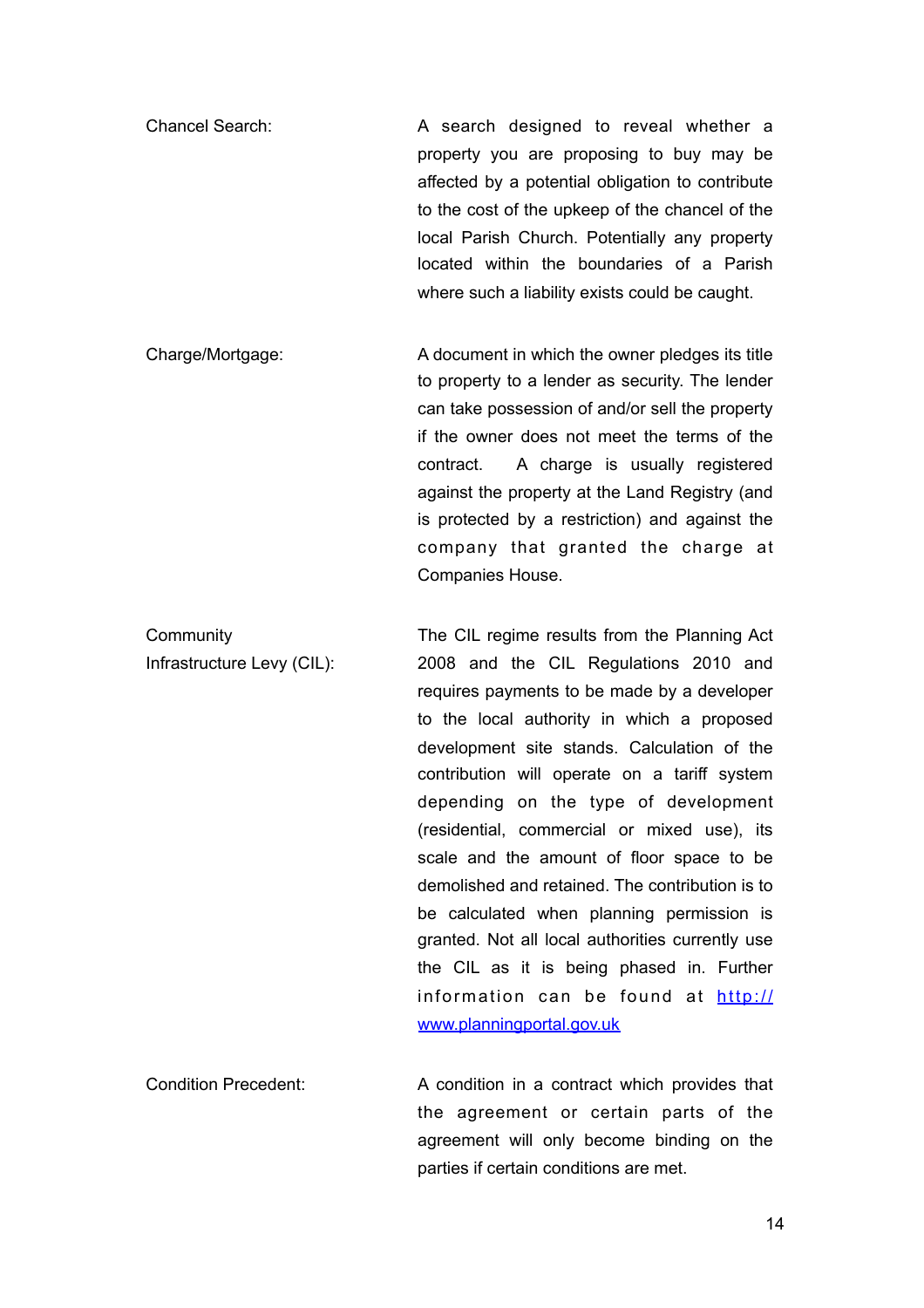- Conservation Area: Section 69 of the Civic Amenities Act 1967 gives local councils the power to designate "areas of special architectural or historic interest, the character or appearance of which it is desirable to preserve or enhance" as Conservation Areas. Designation gives a local council greater control over the demolition and erection of buildings and provides policies designed to preserve or enhance the character or appearance that defines an area's special interest.
- Consideration: Payment, in any form, under a contract. This could be as little as a peppercorn, which is notional consideration, intended to satisfy a technical requirement for each party to a contract to have done something for, or provided some benefit to, the other.
- Contracted Out: Part II of the Landlord and Tenant Act 1954 gives tenants of commercial premises the right to renew the tenancy at the end of the term if the tenant has occupied the premises for the purposes of its business. The landlord and tenant can, in certain circumstances, agree to "contract out" of these rights so that the tenant will not have the benefit of the statutory rights to a lease renewal.
- Conveyance: A generic term for any written document which transfers (conveys) property or property interests from one party to another.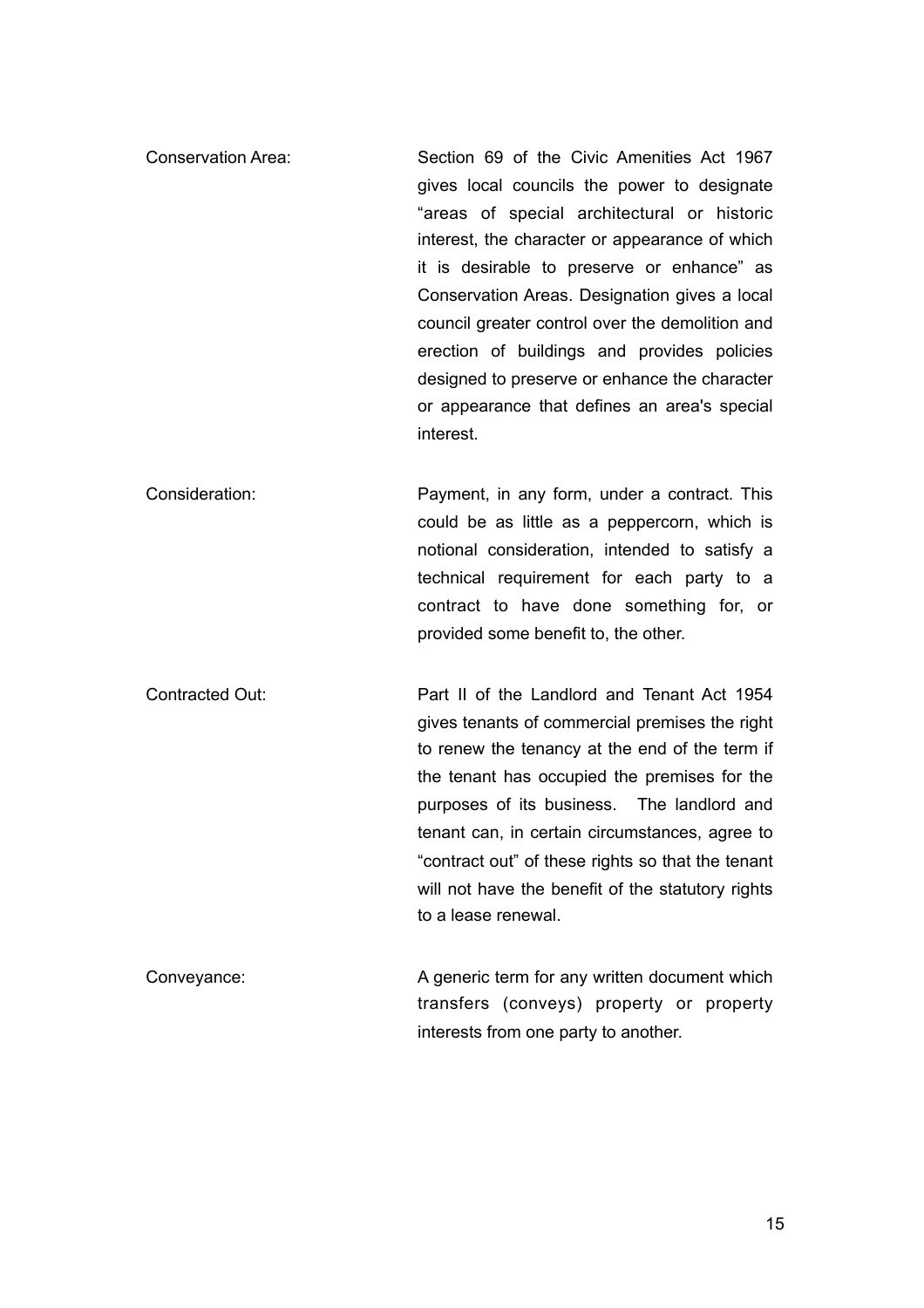Deed: A written document which is executed with the necessary formality (i.e. more than a simple signature). The limitation period for actions brought under deed (i.e. the period during which the parties can sue each other) is generally 12 years (as opposed to a document which is signed, not executed, for which the period is 6 years).

Deed of Surrender: A document between a landlord and tenant determining a lease. The tenant surrenders the lease to the landlord, who formally accepts the surrender. The lease then comes to an end. If the lease is registered, the registered title of the property must be amended to remove the leasehold title and to remove any reference to it from the freehold title.

Demise: Channel An old-fashioned expression meaning to lease property. It is also often used to describe the extent of the property leased to a tenant (which is also called the 'demised premises').

Development Agreement: Development agreements regulate the relationship between property developers, funding institutions (if any) and purchasers. Where a landowner brings in a developer to carry out a project on its land, a development agreement may be put in place, which will provide for the project to be carried out by the developer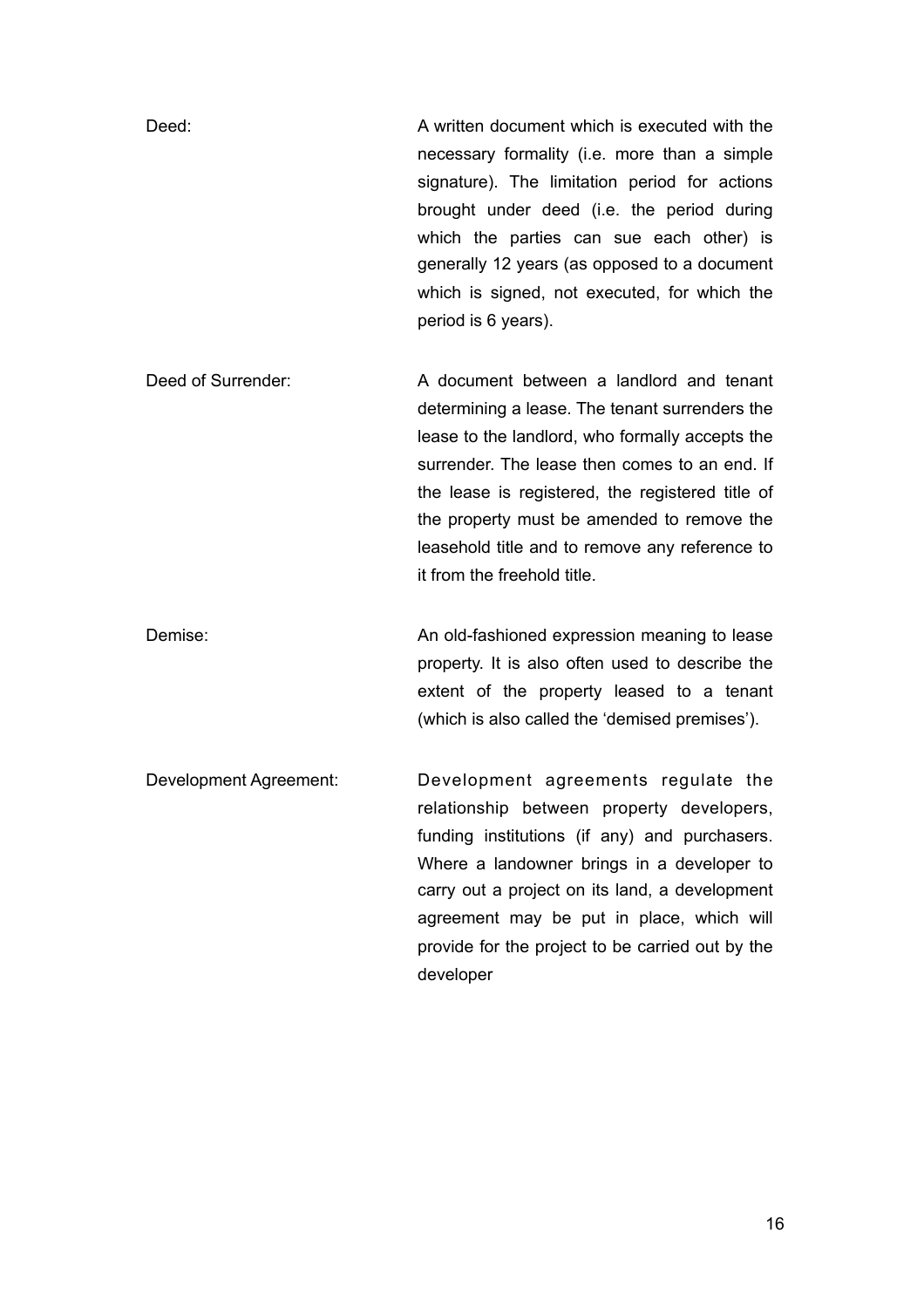Easement: A right benefiting a piece of land (known as the dominant tenement) that is enjoyed over land owned by someone else (the servient tenement). A positive easement allows the owner of the dominant tenement to do something on the other person's land, such as use a footpath or run services over it. An easement will limit what the owner of the servient tenement may do on the land (e.g. the owner might not be allowed to construct buildings that would interfere with someone's right to light).

Encumbrance: A general term for any liability or other matter affecting property including a mortgage, deed of trust, unpaid property tax, easement or covenant right. While the owner has title to the property, any encumbrance is usually recorded against the title e.g. most encumbrances are recorded on a registered title to the property.

Escrow: Where a document is delivered in escrow, it will have been executed by all parties. It is not binding, but the parties to it cannot prevent it becoming binding if certain pre-agreed conditions are satisfied. The document will not take effect until the fulfilment of the specific conditions. Any escrow condition must be set out in writing. If the escrow condition is never fulfilled, the document will never take effect.

Escrow Account: An account in joint names, generally in the names of the two parties to a contract or their solicitors. The idea is that the money is held in a place that allows the parties to access it on certain terms and prevents it being used without the consent of both parties.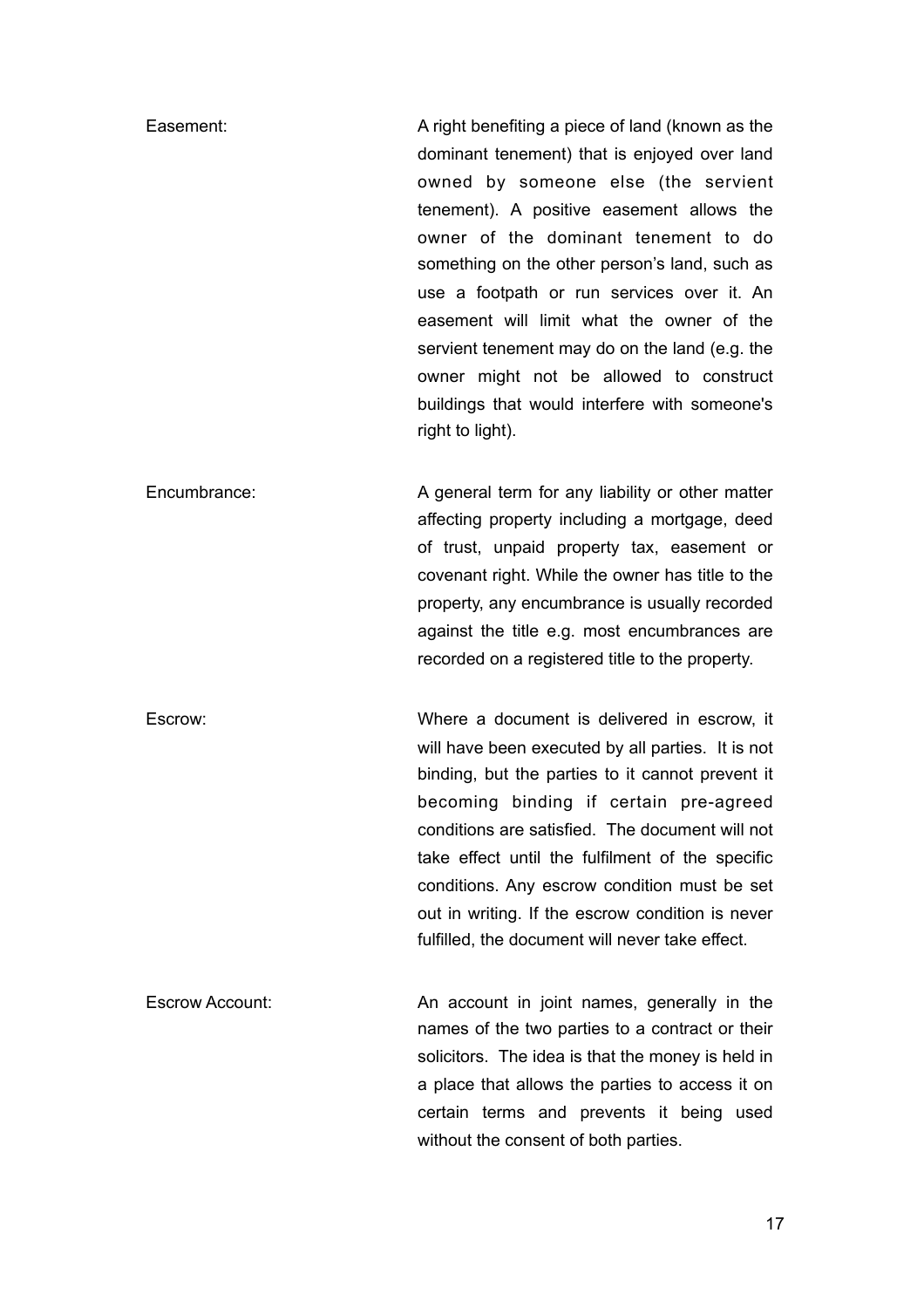- Expert Determination: A method of resolving disputes. The parties agree to appoint an expert. Usually contracts provide for someone to appoint an expert in the absence of agreement. Experts use their experience to determine a dispute.
- Filed Plan: Filed Plan: Plan of the registered title of a property, officially produced by the Land Registry and filed with the Official Copy Entries. Plans are based on Ordnance Survey maps and indicate boundaries to the property. They cannot be relied upon as accurately illustrating the full extent of the registered title as they are not definitive.

Full Title Guarantee: This is the best classification available for implied covenants of title. The classification must be stated on the transfer of the property.

Good Leasehold Title: A class of leasehold title granted by the Land Registry where applications to register leasehold estates are made, but the title of the landlord to grant the lease has not been produced. In such cases, the Land Registry is not in a position to know if the landlord had the full and unrestricted power to grant the lease or if any restrictive covenants or other encumbrances affect the property. Provided that the title to the leasehold estate itself is satisfactory, the Land Registry will grant good leasehold title. Indemnity insurance can be obtained for this 'defect' in title.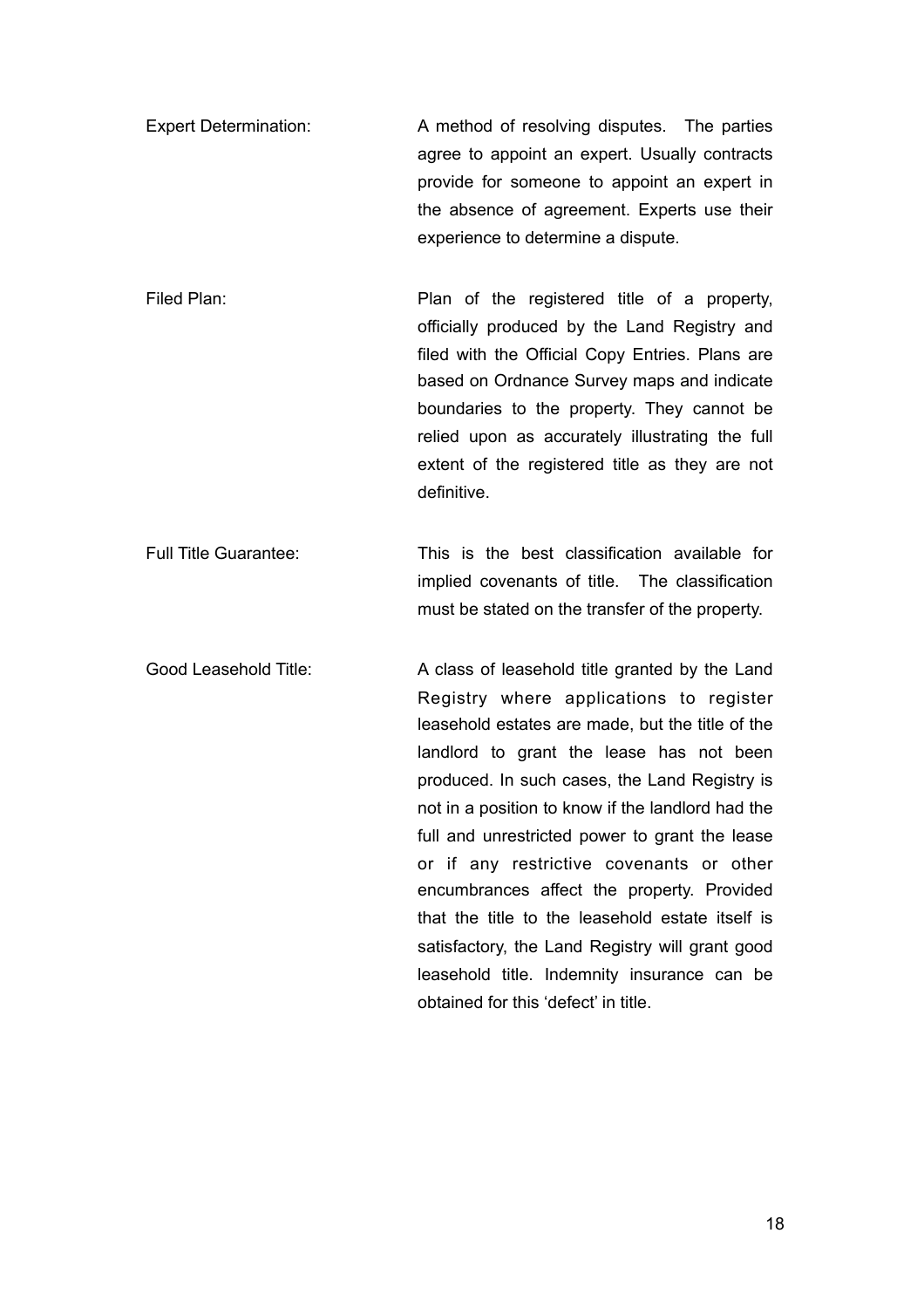Green Belt: An area of (primarily open) designated land around built-up areas designed to limit urban sprawl and to define town and country areas. It is protected land with a particularly strict restraint on urban development, thus making the grant of planning permission to develop very rare.

Guarantor: **A** person or entity that agrees to be responsible for another's debt or performance under a contract if the other fails to pay or perform.

HA: Housing associations. Independent, not-forprofit organisations that provide homes for people in housing need or for shared ownership/key worker schemes to help people who cannot afford to buy their own homes outright. (See also RP).

Indemnity: and a number of An undertaking by one person to meet a potential legal liability of another. An indemnity entitles the person indemnified to receive payment if the event giving rise to the indemnity takes place (for example, if the buyer indemnifies the seller against a breach of covenant, the buyer breaches the covenant and the seller is sued by an adjoining owner, the seller can recover his costs from the buyer).

Indemnity Policy: An insurance policy that will pay out in the event of anyone enforcing certain title matters against the property.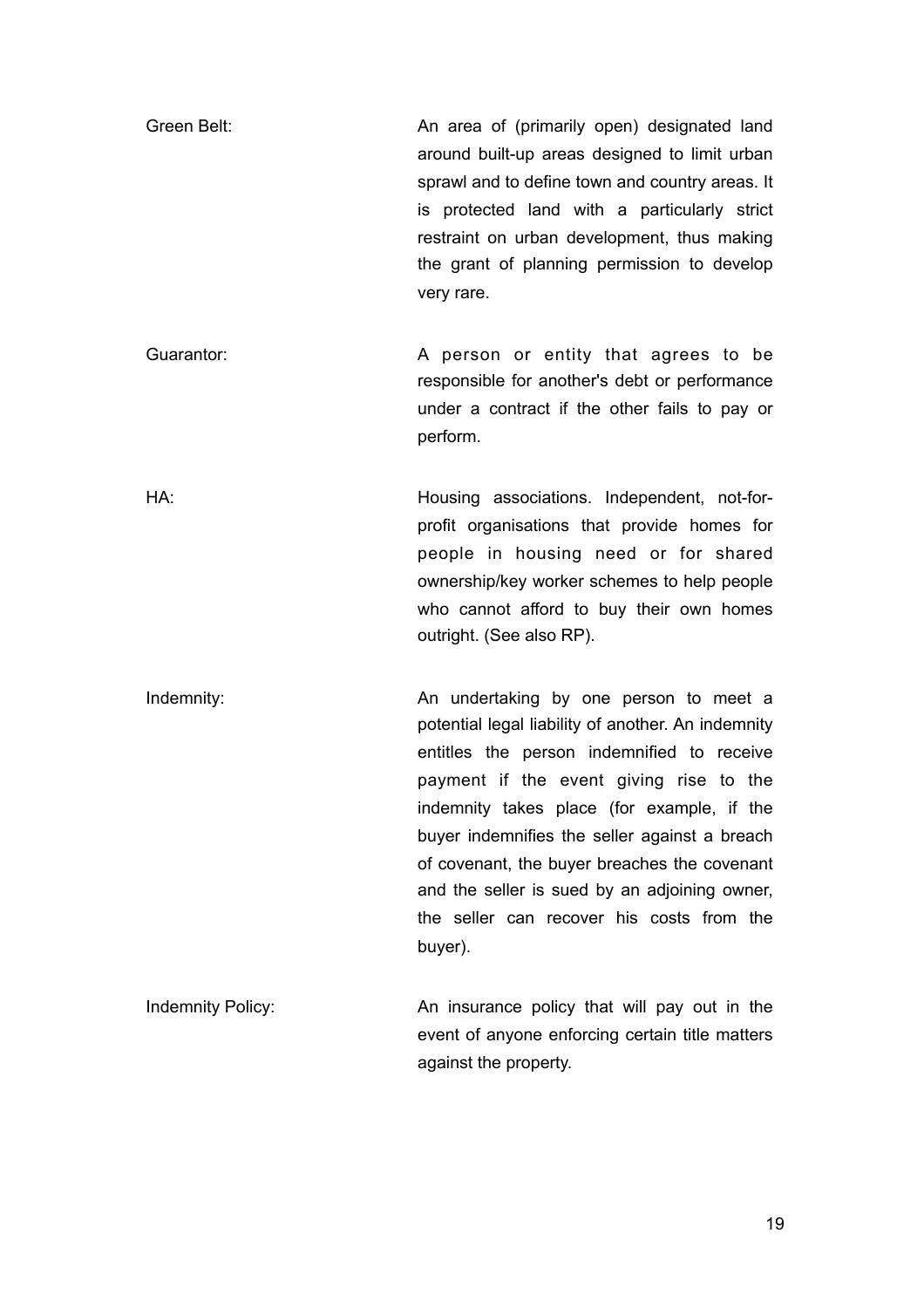| Injunction:        | A court order prohibiting a person from taking<br>a particular action (a prohibitory injunction) or<br>requiring them to take a particular action (a<br>mandatory injunction).                                                                                                                                                                                                                                                                                                                                                                                                            |
|--------------------|-------------------------------------------------------------------------------------------------------------------------------------------------------------------------------------------------------------------------------------------------------------------------------------------------------------------------------------------------------------------------------------------------------------------------------------------------------------------------------------------------------------------------------------------------------------------------------------------|
| JCT:               | The Joint Contracts Tribunal, which produces<br>standard forms of contract, guidance notes<br>and other standard documentation for use in<br>the construction industry. 'JCT' can also be<br>used to describe a building contract (i.e. "the<br>$JCT$ ").                                                                                                                                                                                                                                                                                                                                 |
| JR:                | Judicial Review. The way in which the courts<br>look into the actions of government ministers<br>and departments, industry regulators, local<br>authorities and other public bodies to ensure<br>that they act lawfully and fairly.                                                                                                                                                                                                                                                                                                                                                       |
| <b>JR Period:</b>  | A period from the date of the grant of planning<br>permission where a third party may commence<br>Judicial Review proceedings. Typically, this<br>period is 6 weeks.                                                                                                                                                                                                                                                                                                                                                                                                                      |
| Local Land Charge: | A restriction or prohibition imposed on land, or<br>a financial charge, which is binding on<br>successive owners or occupiers of land. They<br>include charges for such services as roads,<br>restrictions such as Tree Preservation Orders,<br>conditions imposed in Planning Permissions,<br>Conservation Areas, Legal Agreements and<br>Listed Buildings. They are registered with the<br>local council on the Local Land Charges<br>Register. A search for all local land charges<br>affecting a property can be carried out with the<br>local authority as part of the Local Search. |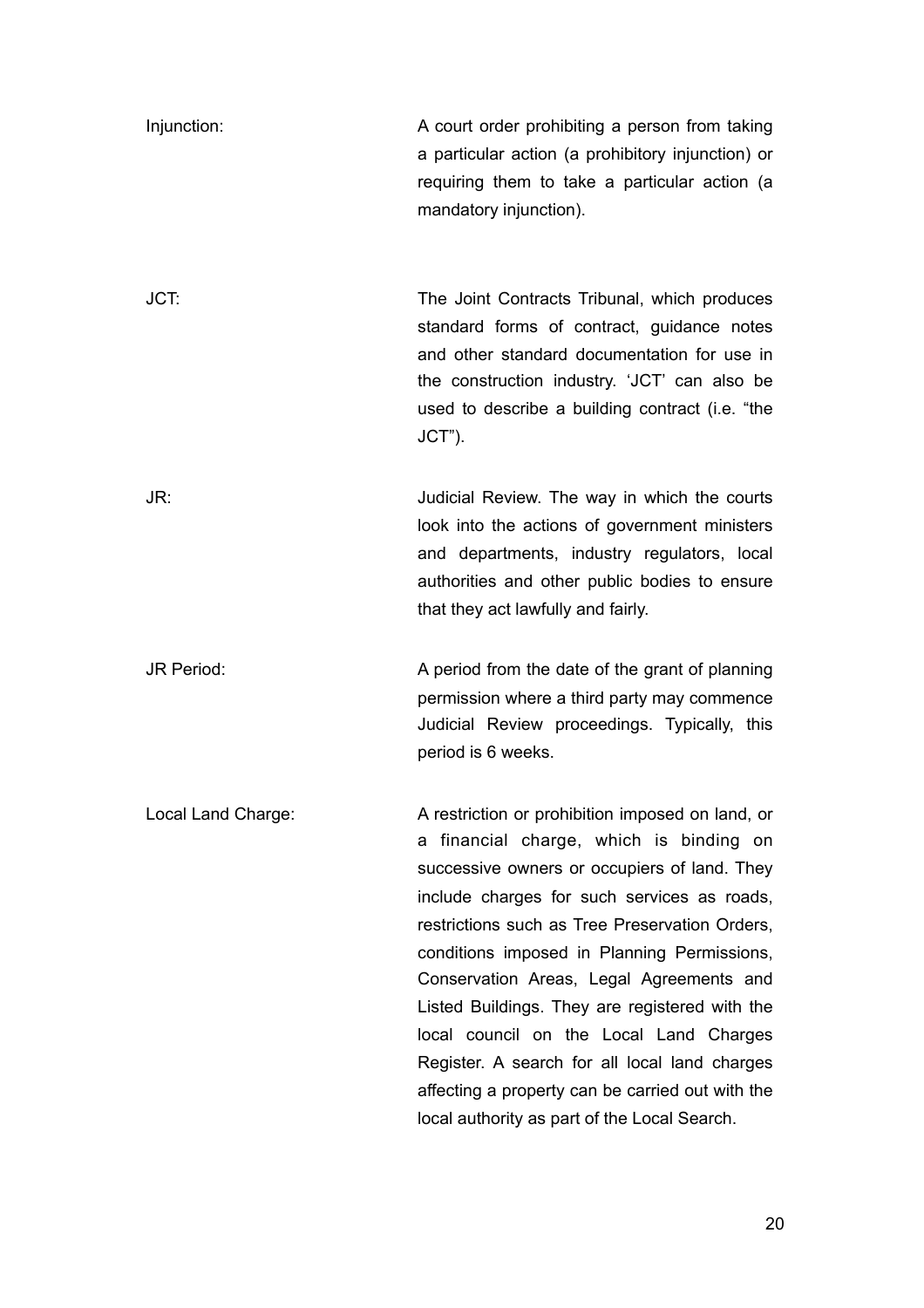Local Land Charges Register: A register of all local land charges, which must, by law, be kept by the local council. The register records relevant information on every property within the borough/district.

Licence: The lawful grant of a permission to do something that would otherwise not be legal or allowed, for example, to occupy a property or carry out works.

- Lien: Any official claim or charge against property or funds for payment of a debt. A lien is usually a formal document signed by the parties, but can be created without anything being in writing. Sellers will automatically have a lien for deferred payments of the purchase price, unless the parties agree otherwise.
- Limited Title Guarantee: One of the classifications for implied covenants of title. The classification must be stated on the transfer of a property. Limited title guarantee is not as good as full title guarantee, which should be obtained where at all possible. Limited title guarantee is usually given by sellers who have limited knowledge of the property, e.g. trustees acting on behalf of a charity.
- Listed Building: A building which is 'listed' as being of historical or archaeological significance. There are different classes of listing and listed buildings are subject to more strict planning laws than non-listed buildings.
- Listing Search: A search with the local authority to find out if a building is listed.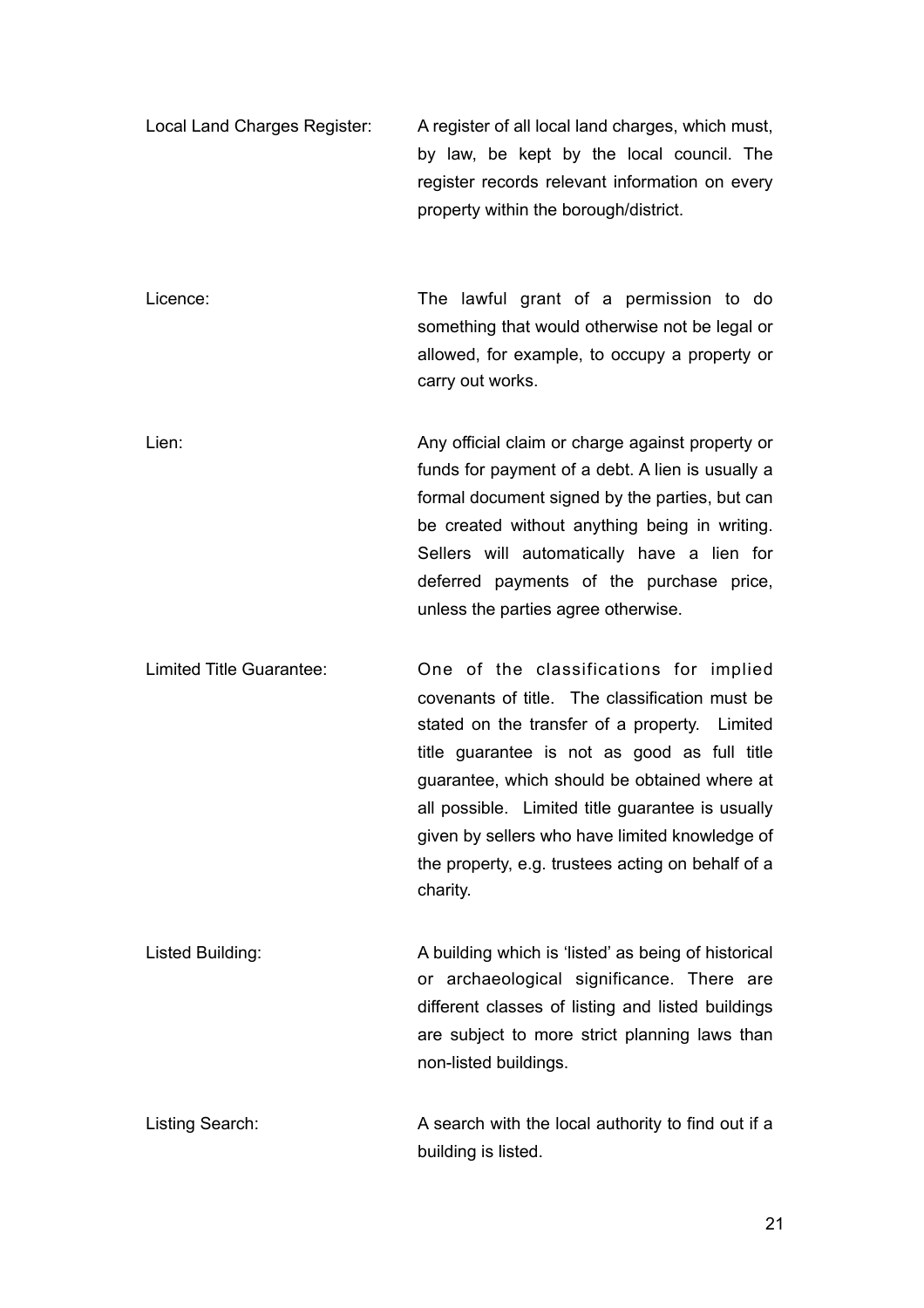- Local Search: A search in the form of a set of standard enquiries addressed to the local authority to reveal important information about the property and its immediate surroundings, such as planning consents, building regulations, environmental notices served by the local authority etc. The search incorporates the local land charges search (see above). The local search should be carried out as part of a title investigation.
- Long Stop Date: The final date by which a specified event must have happened.
- Official Copy Entries: Copies of the entries on the registered title of a property; officially produced by the Land Registry and stamped with the date and time of issue. There is a public right to inspect and to obtain official copies of the land register. Official copies should always be obtained when investigating title to registered land, as they provide the most up to date, official record of all registered matters affecting the property.
- Option Agreement: A contract under which one party pays a premium in return for the right (but not the obligation) to buy (call) an asset from the other, or to sell (put) an asset to the other on the terms set out in the contract.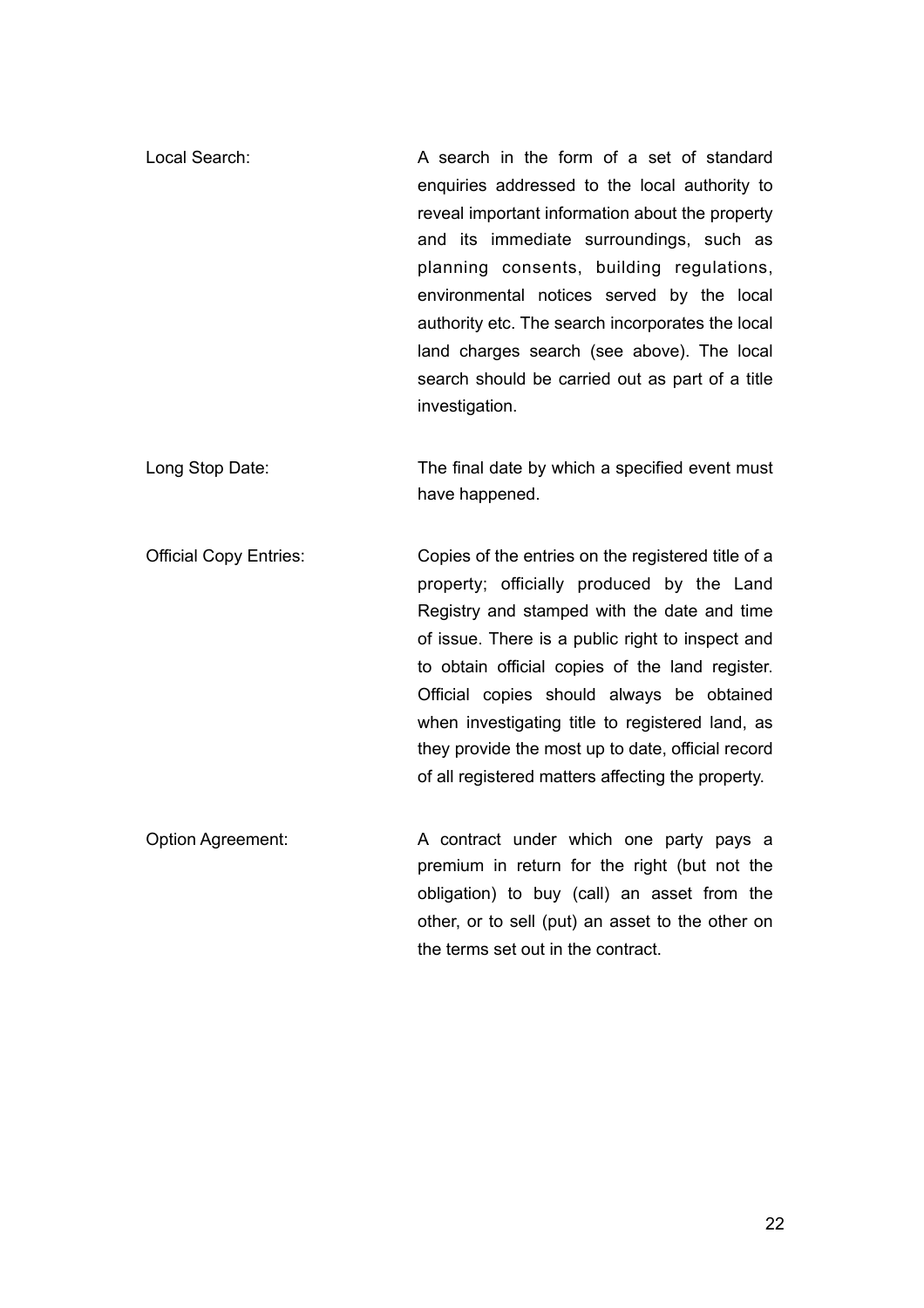- Outline Consent: Outline planning permission, which is granted by a local planning authority subject to a condition specifying matters that are to be approved later. The matters to be approved later are known as reserved matters and must be approved by the LPA within specified time limits before the proposed development can proceed. Reserved matters may relate to e.g. the site, design, external appearance, means of access or landscaping of the proposed development.
- Peppercorn: An old term used to describe a nominal payment of consideration.
- Periodic Tenancy: A tenancy where the term is framed by reference to a period of time: weekly, monthly, quarterly or yearly. The tenancy lasts from week to week, or month to month and so on until determined by a notice to quit given by either the landlord or the tenant. A periodic tenancy can be created by express agreement or, in the absence of an express agreement, may be inferred where there is a landlord and tenant relationship and rent is demanded and paid by reference to a particular time period (i.e. weekly, monthly etc).
- Permitted Use: Commonly used to describe the purpose for which a tenant may use a property, as permitted by the landlord under the lease. It may be expressed positively, requiring the tenant to use the property for a certain use, or alternatively, it may be expressed negatively, forbidding a tenant to use a property for any purpose other than the permitted use.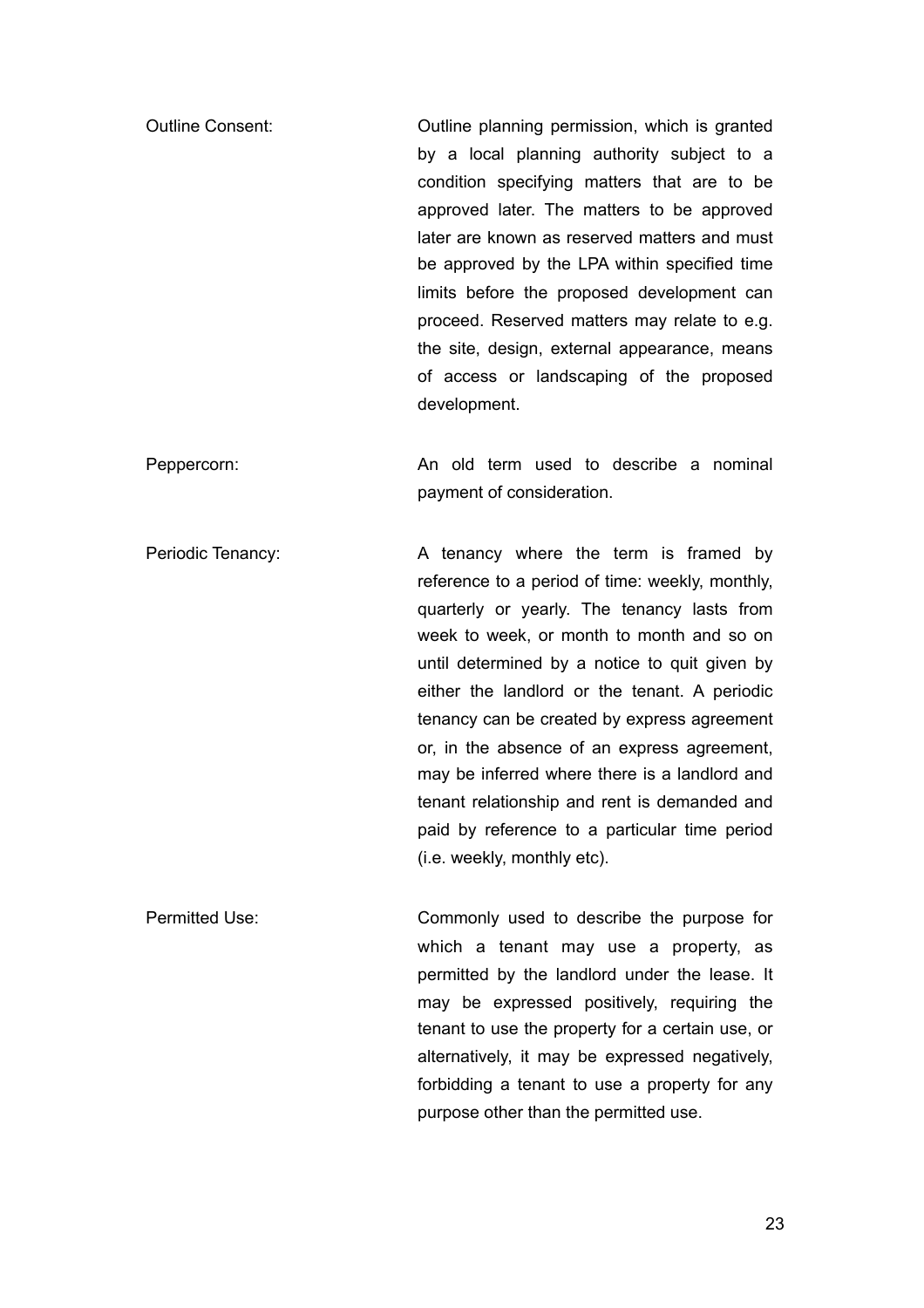- Positive Covenant: An agreement included in a deed which requires the covenantor to carry out some specific action, such as erecting a fence. Positive covenants do not bind future owners of the property, unless included in a lease.
- Possessory Title: A class of title of a registered estate granted by the Land Registry, where (typically) the owner has acquired the land by adverse possession. Alternatively, it may be where the owner cannot produce documentary evidence of title to an estate for some reason. These titles are rare.
- Power of Attorney: A document by which one party gives another person or company the power to act on its behalf and in its name. The party giving the power is called the donor, grantor or principal and the party on which it is conferred is usually referred to as the donee or attorney.
- Practical Completion: The point at which a building project has been completed in all material respects in accordance with the contract, drawings and specification (that is except for minor defects that can be put right without undue interference or disturbance to an occupier).
- Pre-emption (right of): A right of first refusal. This is the right to be offered a property first, should the owner decide to dispose of it.
- Prescriptive Rights: Rights established based upon the continued enjoyment of the right for a prescribed period of time.
- Profit a prèndre: A right to take something (e.g. fish, turf, firewood) from land belonging to another.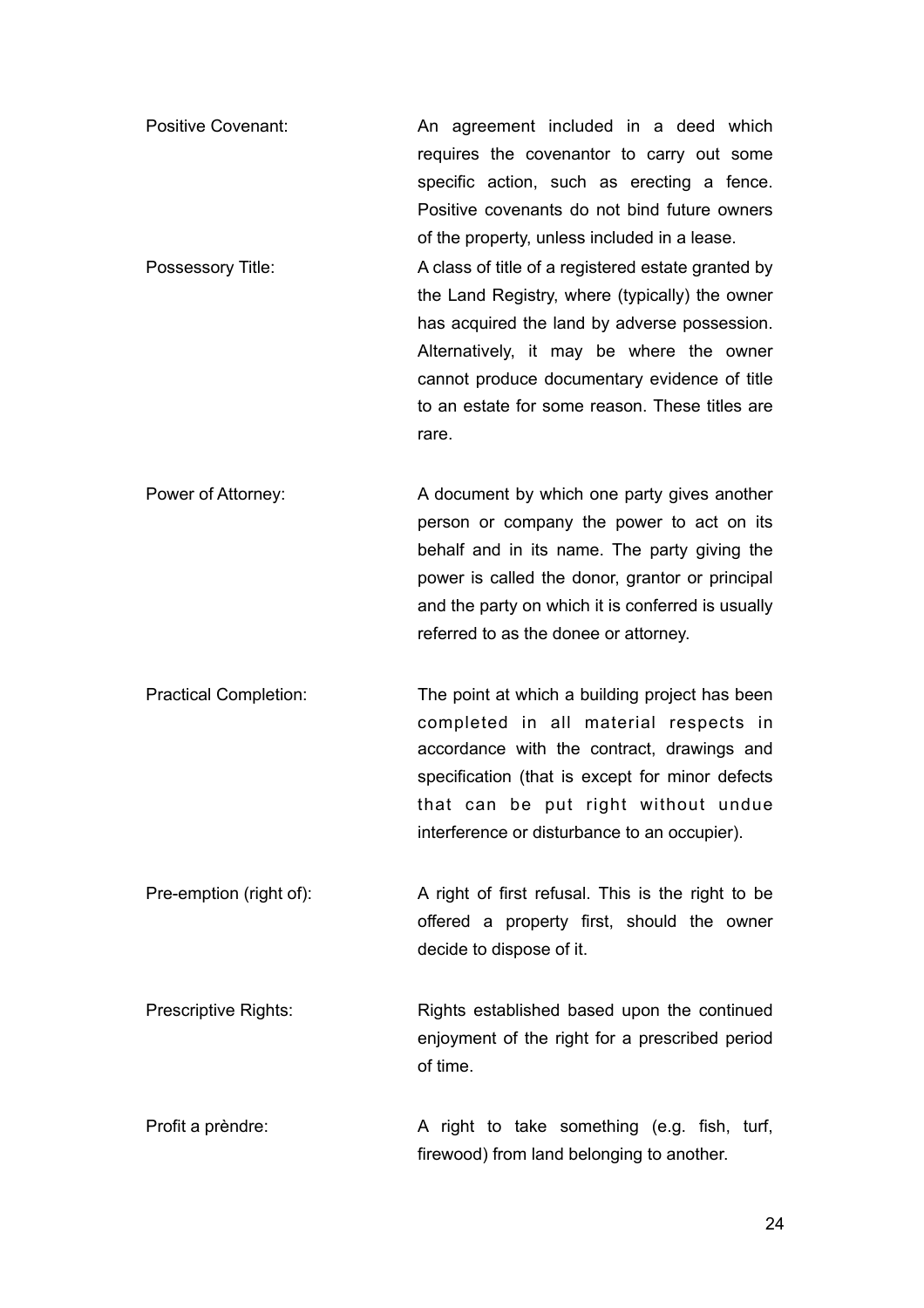- Registered Land: Registered land is land which is registered on the public registry of the Land Registry. Currently about 80% of land in England and Wales is registered.
- Reserved Matters: Specified matters which must be approved by the local planning authority within certain time limits before planning permission can be implemented and the proposed development can proceed. The reserved matters may relate to e.g. the siting, design, external appearance, means of access or landscaping of the proposed development.
- Restriction: An entry on the registered title of a property protecting a third party interest over that land e.g. a mortgage (or charge). Restrictions prevent or regulate the registration of any disposition or dispositions of specified kinds.
- Restrictive Covenant: A covenant limiting the future use or development of the property (e.g. not to use the property for specific purposes). All future owners will also be bound by enforceable restrictive covenants ("covenants running with the land"), unless they are released by a deed.
- Right of Light: Where applicable, this right allows property owners to prevent activities on neighbouring land (such as the erection of buildings) which would prevent or diminish the light that the property enjoyed prior to the activity taking place.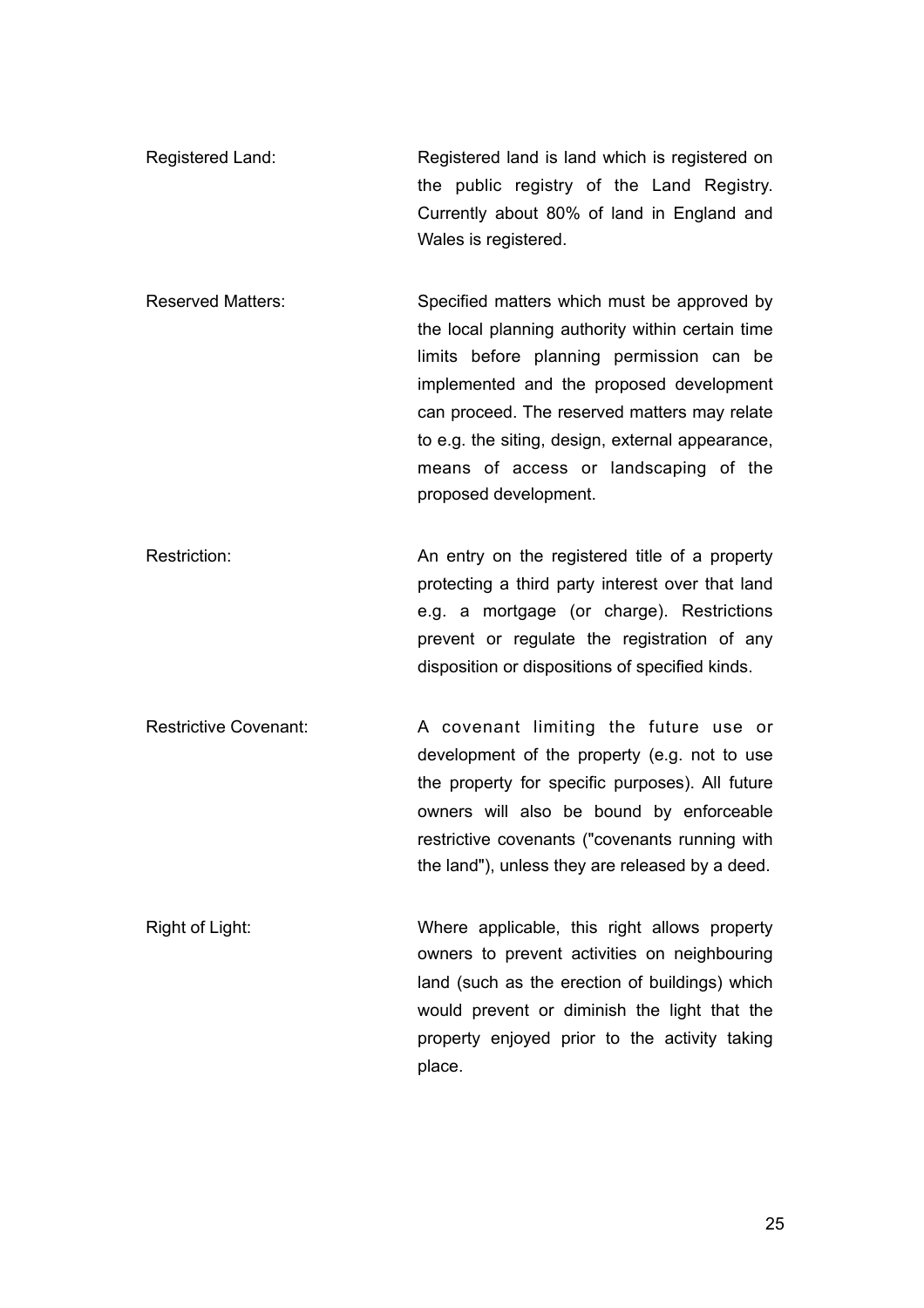- Right of Support: The right of a land-owner to physical support from adjoining land. For example, should the adioining owner excavate its land for any reason (foundation, basement, levelling) then there must be a retaining wall constructed (or other protective engineering) to prevent a collapse.
- RP: Registered Provider. Not-for-profit housing providers approved and regulated by the Government.

RSL: REGISTER REGISTER REGISTER SOCIAL Landlord. The old name for an RP

- Section 106 Agreement: An agreement made under Section 106 of the Town and Country Planning Act 1990 between a local authority and a developer. The agreement will create restrictions on the use of the land or the operation of the development. It will often require the provision of affordable housing and/or the making of contributions towards the local infrastructure and facilities. Section 106 Agreements are local land charges and are binding on the land.
- Section 278 Agreement: An Agreement under Section 278 of the Highways Act 1980 relating to works within the highway. This term is usually used to refer to agreements that contain obligations relating to works to adopted highways (such as new traffic islands, roundabouts, junction improvements, carriageway alignment etc). It is often accompanied by a Section 38 Agreement for works outside the highway.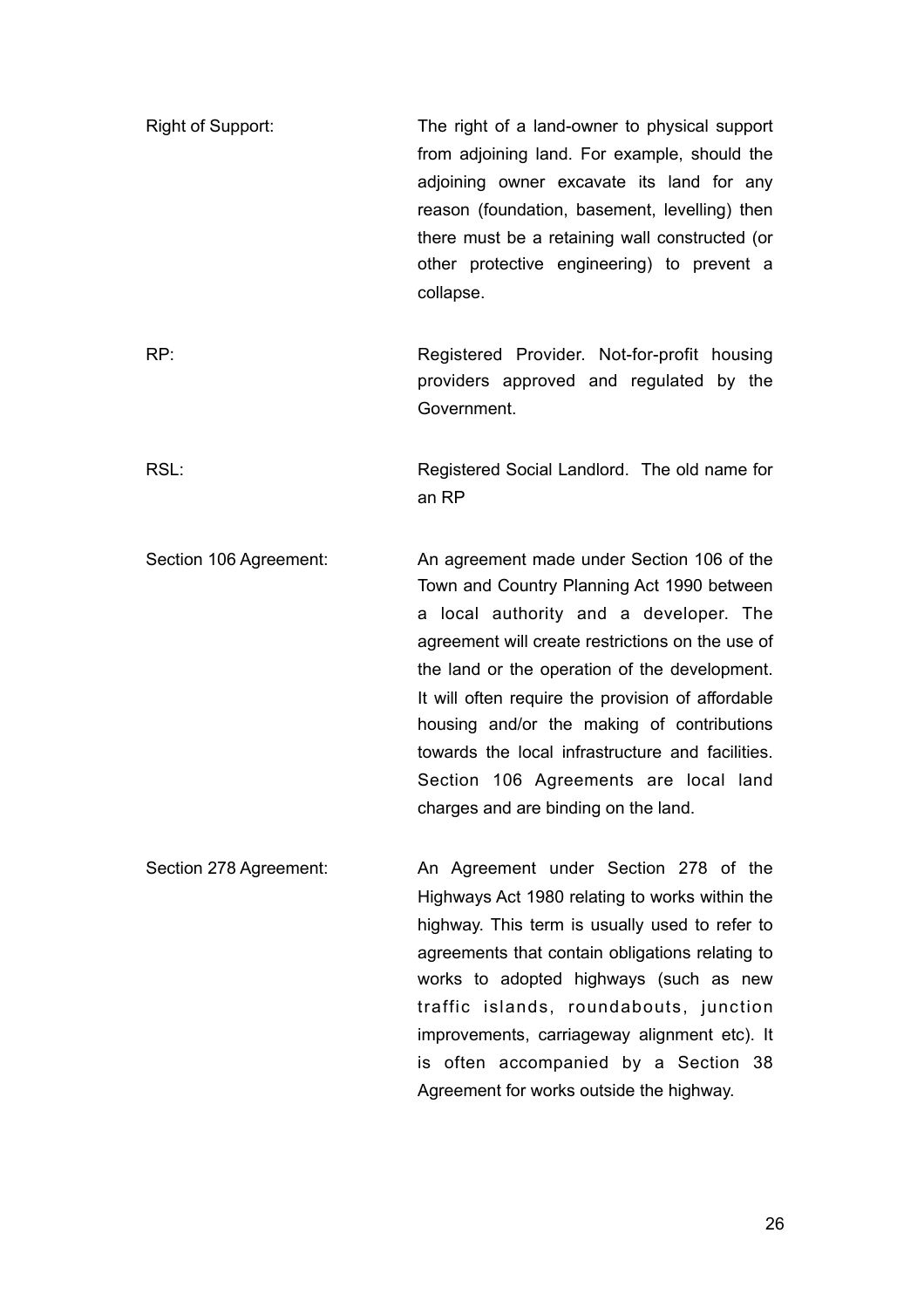- S38 Agreement: An Agreement made under Section 38 of the Highways Act 1980 which relates to the adoption of new highways. It is usually used to refer to an agreement between the land owner and the highways authority for the construction of new highway and the ultimate adoption of it so the highway is maintainable at public expense by the authority.
- Security of Tenure: A statutory right given to tenants to remain in occupation of their premises
- Specific Performance: An order by the court to compel a party to perform its obligations. In the High Court, it may be granted in addition to or instead of damages. Unlike damages which are available as of right, specific performance is granted at the court's discretion (i.e. no-one has a right to an order). The court may take into account how the parties behaved when deciding whether to issue an order.
- Stakeholder Deposit: Where a deposit is paid to the seller's solicitors as 'stakeholder' the solicitor holds it until completion (as opposed to 'agent' where the solicitor is permitted to transfer the deposit to the seller upon receipt).
- Statutory Declaration: A written declaration sworn in the presence of a person who is authorised to administer oaths (e.g. a solicitor).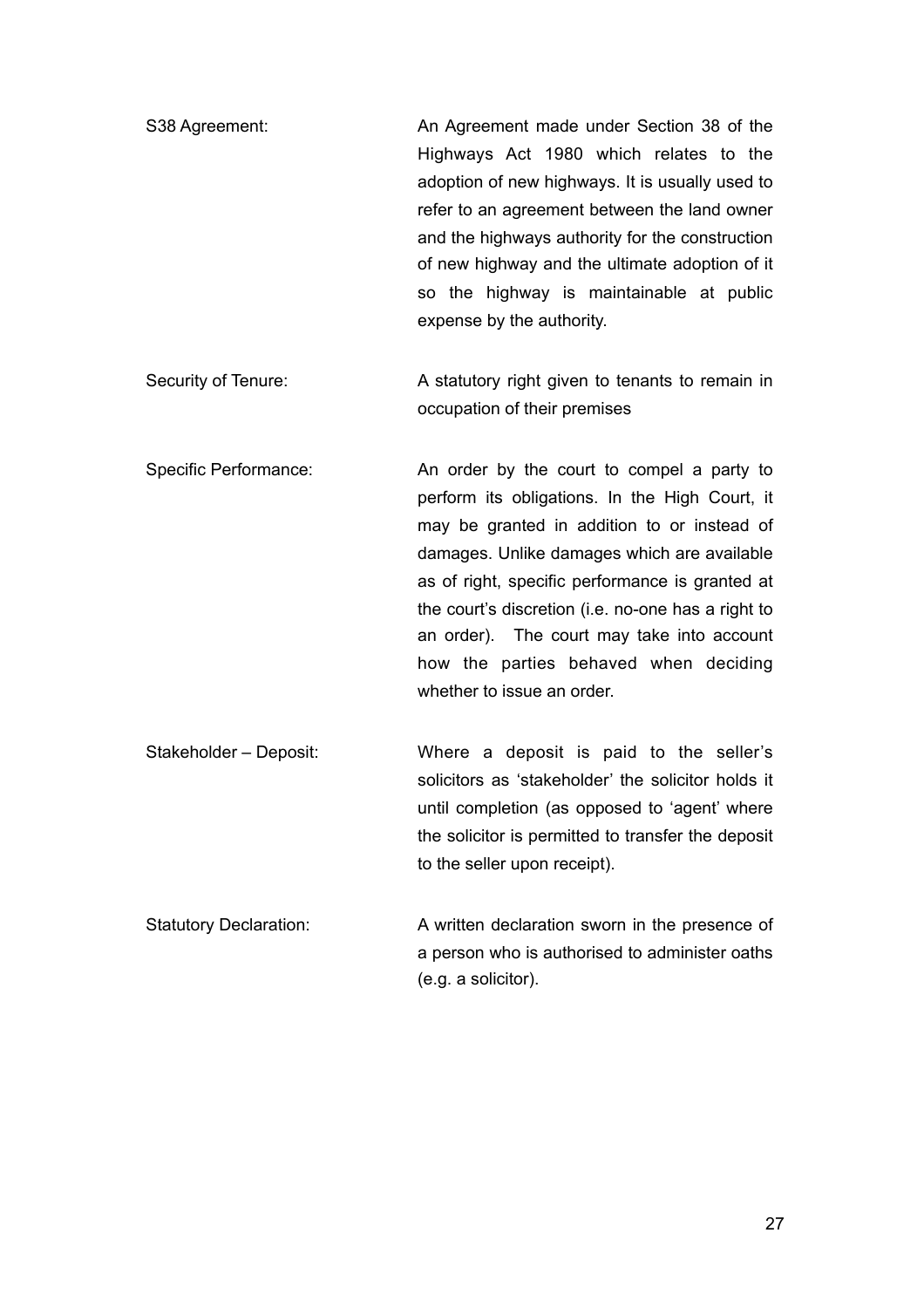Telecoms/Electronics Code: The Code enables electronic communications network providers to construct electronic communications network infrastructure on public land (streets), to take rights over private land, either with the agreement with the land owner or by applying to the County Court. It also provides certain immunities from the Town and Country Planning legislation in the form of Permitted Development, and gives the provider a right to continue any lease/licence granting any such rights. It is very difficult to determine a telecoms lease/licence. In most cases a developer has to agree terms to relocate the equipment concerned.

Tenancy at Will: A tenancy which is not a periodic tenancy or for a fixed term, but which lasts until one party brings it to an end on notice. A tenancy at will falls outside Part II of the Landlord and Tenant Act 1954 and has no security of tenure. It can only be created in certain specific circumstances.

Title Absolute: The best class of title of a registered estate and the one that will be granted by the Land Registry in the majority of cases. However, this may not be possible where some evidence is lacking or a defect in the title is apparent, so making it unsafe for the Land Registry to guarantee the owner absolutely against the risk of some other person claiming a right in the land.

TPO: Tree Preservation Order. An order made by a Local Planning Authority which makes it an offence to cut down, uproot, prune, damage or destroy the trees in question.